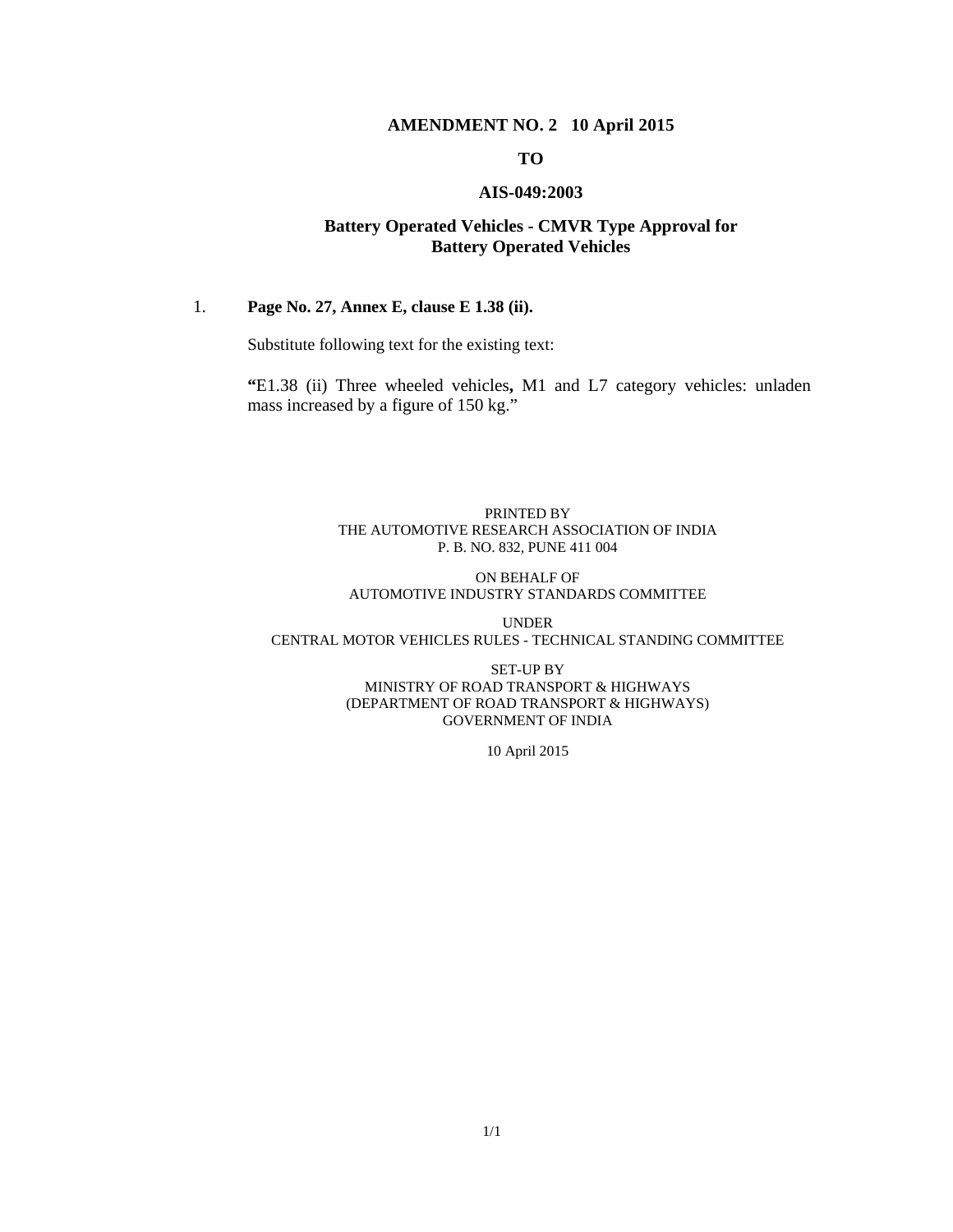#### **AMENDMENT NO. 1**

#### **TO**

#### **AIS-049**

#### **Battery Operated Vehicles – CMVR Type Approval for Battery Operated Vehicles**

#### **1.0 Page No. 27, Annex E, clause E 1.38 : Reference Mass**

Substitute following text for the existing text:

#### "**E 1.38** "**Reference Mass**" means

- i) Two wheeled vehicles: unladen mass increased by a figure of 75 kg
- ii) Three wheeled vehicles and M1 category vehicles: unladen mass increased by a figure of 150 kg
- iii) N1 category vehicles: unladen mass increased by a figure of 50% of the pay load".

### PRINTED BY THE AUTOMOTIVE RESEARCH ASSOCIATION OF INDIA P.B. NO. 832, PUNE 411 004

#### ON BEHALF OF

#### AUTOMOTIVE INDUSTRY STANDARDS COMMITTEE

#### UNDER

#### CENTRAL MOTOR VEHICLE RULES – TECHNICAL STANDING COMMITTEE

#### SET-UP BY

#### MINISTRY OF ROAD TRANSPORT & HIGHWAYS (DEPARTMENT OF ROAD TRANSPORT & HIGHWAYS) GOVERNMENT OF INDIA

#### March 2011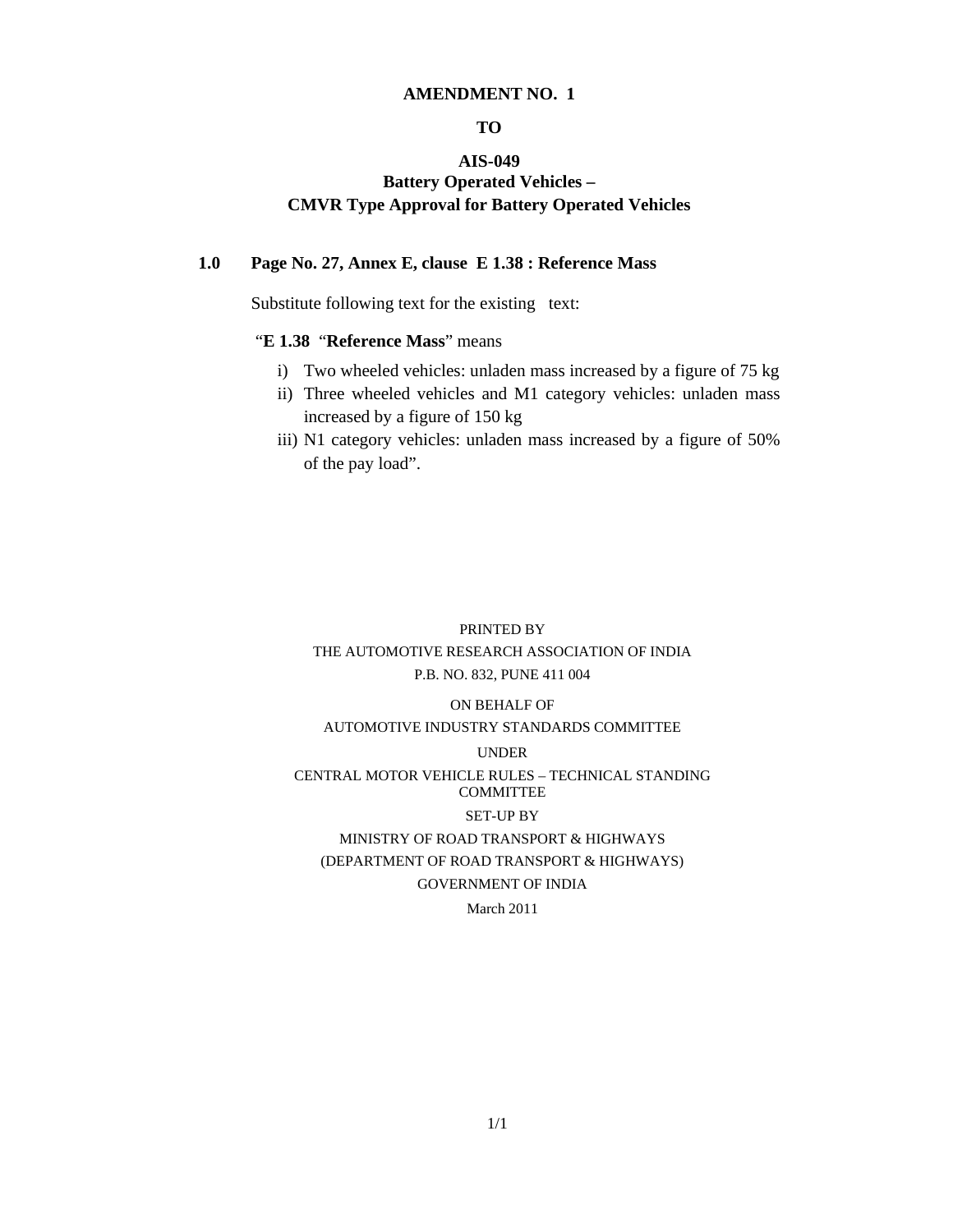### **AIS-049**

### AUTOMOTIVE INDUSTRY STANDARDS

# **Battery Operated Vehicles - CMVR Type Approval for Battery Operated Vehicles**

PRINTED BY : THE AUTOMOTIVE RESEARCH ASSOCIATION OF INDIA P.B. NO. 832. PUNE 411 004

ON BEHALF OF : AUTOMOTIVE INDUSTRY STANDARDS COMMITTEE

UNDER CENTRAL MOTOR VEHICLE RULES – TECHNICAL STANDING COMMITTEE

> SET-UP BY MINISTRY OF ROAD TRANSPORT & HIGHWAYS GOVERNMENT OF INDIA

> > September 2003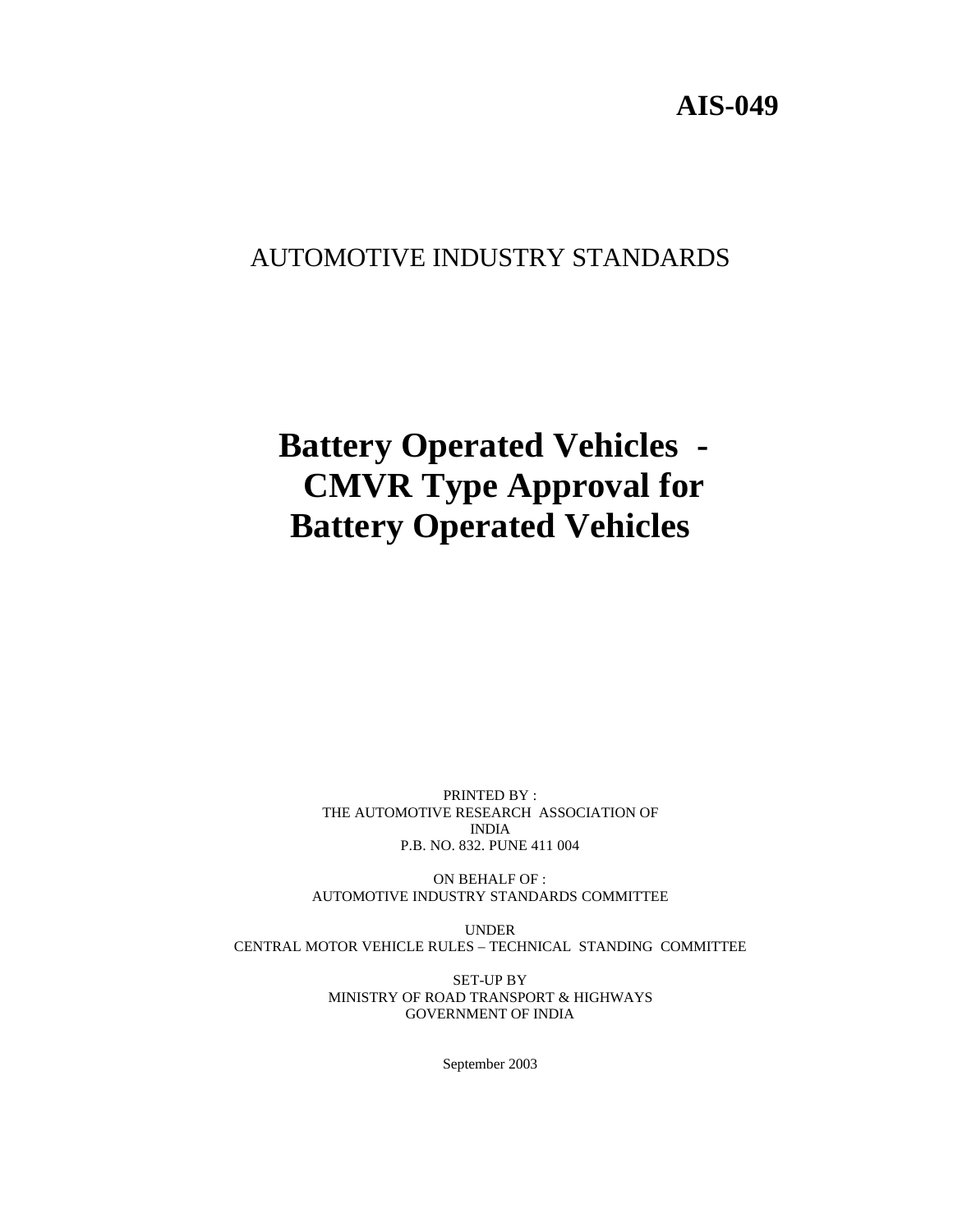### Status chart of the Standard to be used by the Purchaser for updating the record

| Sr. | <b>Corrigenda</b> | ment | Amend- Revision | <b>Date</b> | <b>Remark</b> | Misc. |
|-----|-------------------|------|-----------------|-------------|---------------|-------|
|     |                   |      |                 |             |               |       |
|     |                   |      |                 |             |               |       |
|     |                   |      |                 |             |               |       |
|     |                   |      |                 |             |               |       |
|     |                   |      |                 |             |               |       |
|     |                   |      |                 |             |               |       |
|     |                   |      |                 |             |               |       |

**General Remarks :**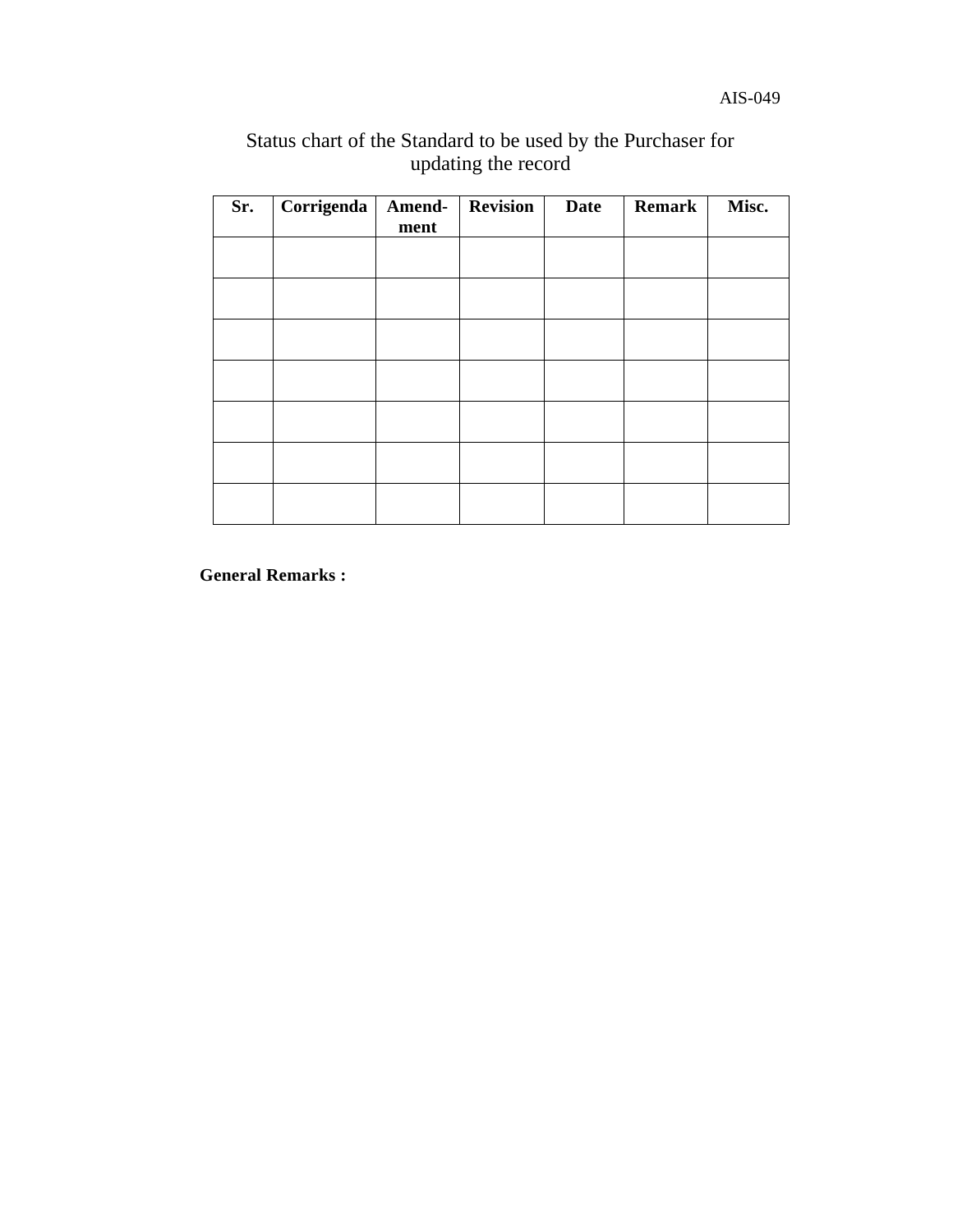#### **Introduction**

The Government of India felt the need for a permanent agency to expedite the publication of Standards and development of test facilities in parallel when the work of preparation of Standards is going on, as the development of improved safety critical parts can be undertaken only after the publication of the Standard and commissioning of test facilities. To this end, the Ministry of Surface Transport (MoST) has constituted a permanent Automotive Industry Standard Committee (AISC) vide order no. RT-11028/11/97-MVL dated September 15, 1997. The Standards prepared by AISC will be approved by the permanent CMVR Technical Standing Committee (CTSC) after approval, The Automotive Research Association of India, (ARAI), Pune, being the secretariat of the AIS Committee, has published this Standard. For better dissemination of this information, ARAI may publish this document on their website.

This Standard prescribes the applicability of CMVR rules and corresponding Standards for battery operated vehicles.

The Committee responsible for preparation of this standard is given in Annexure- G.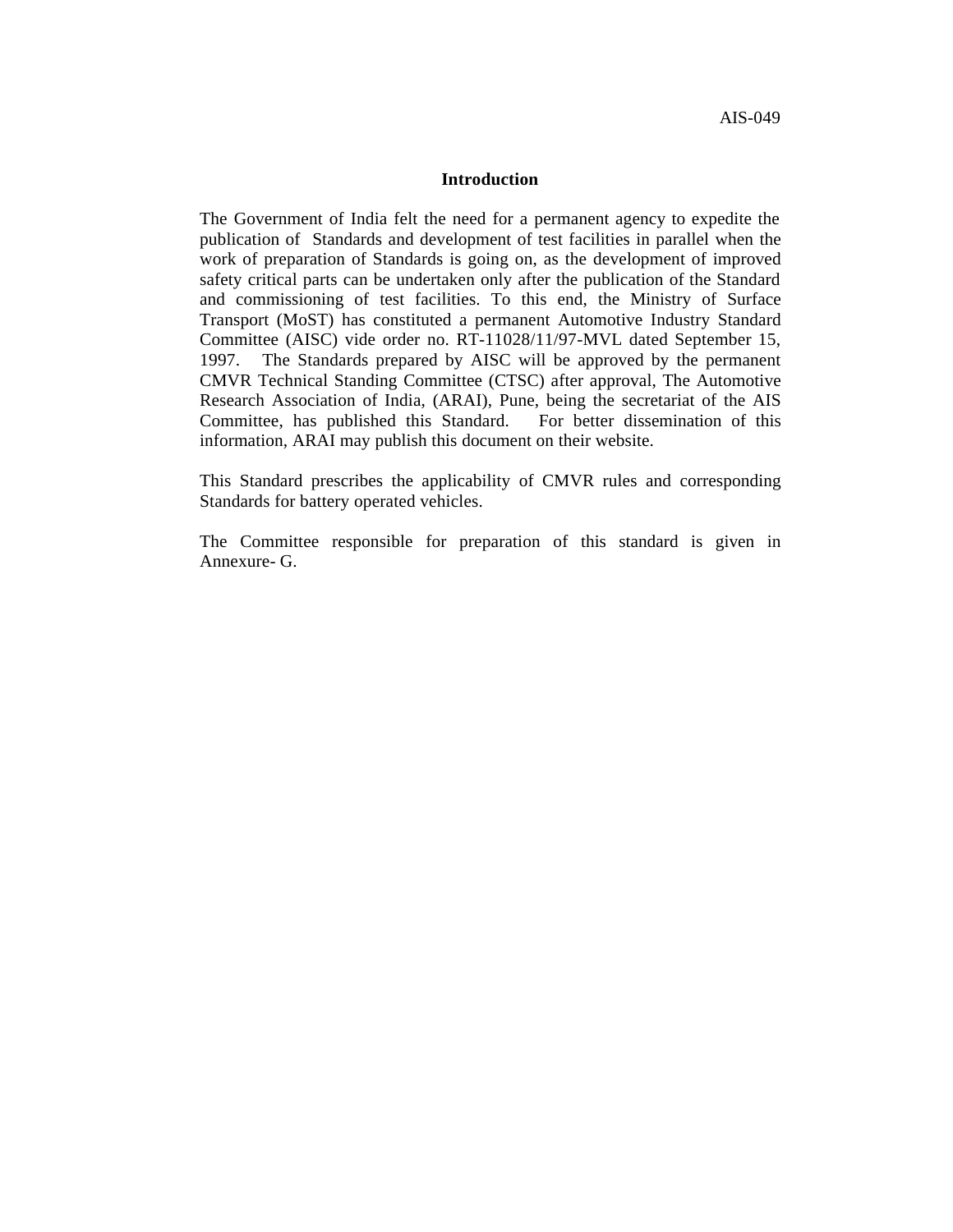### **CMVR Type Approval for Battery Operated Vehicles**

#### **1. APPLICABILITY OF THE RULES PRESCRIBED IN CENTRAL MOTOR VEHICLES (AMENDMENT) RULES, 1989 (CMVR)**

1.1 The following rules are not applicable for battery operated vehicles

| Rule No.  | Subject                                             |
|-----------|-----------------------------------------------------|
| 112       | Exhaust gases                                       |
| 113       | Location of Exhaust Pipes.                          |
| 114       | Exhaust pipes of public service vehicles.           |
| 116       | Test for smoke emission level and carbon monoxide   |
|           | level for motor vehicles                            |
| 115, (A), | Emission of smoke, vapour, etc. from motor vehicle. |
| (B)       |                                                     |
| 120(1)    | <b>Fitment of Silencer</b>                          |

1.2 The following rules are applicable, after taking into consideration the amendments listed in Annex A.

| Rule No. | Subject                                             |
|----------|-----------------------------------------------------|
| 2        | Definition                                          |
| 96(4)    | <b>Brakes</b>                                       |
|          |                                                     |
| 101(1)   | Power operated windscreen Wiper                     |
| 101(3)   | Hand operated wind screen wiper                     |
| 102      | Signaling devices, direction indicators and stop    |
|          | lights.                                             |
| 103      | Position of the indicator.                          |
| 104      | Fitment of reflectors.                              |
| 105      | Lamps                                               |
| 109      | Parking light                                       |
| 110      | Lamp on auto-rickshaw and three-wheelers with       |
|          | engine capacity not exceeding 500 cc.               |
| 120(2)   | Sound level                                         |
| 122      | The title to be changed to "Embossment of the       |
|          | Chassis number and Engine number or motor           |
|          | number in the case of battery operated vehicles and |
|          | date of manufacture                                 |
| 125(1)   | Safety-belt, Collapsible steering column, auto-     |
|          | dipper and padded dashboards                        |

1.3 All other rules of CMVR shall be applicable as detailed in each rule.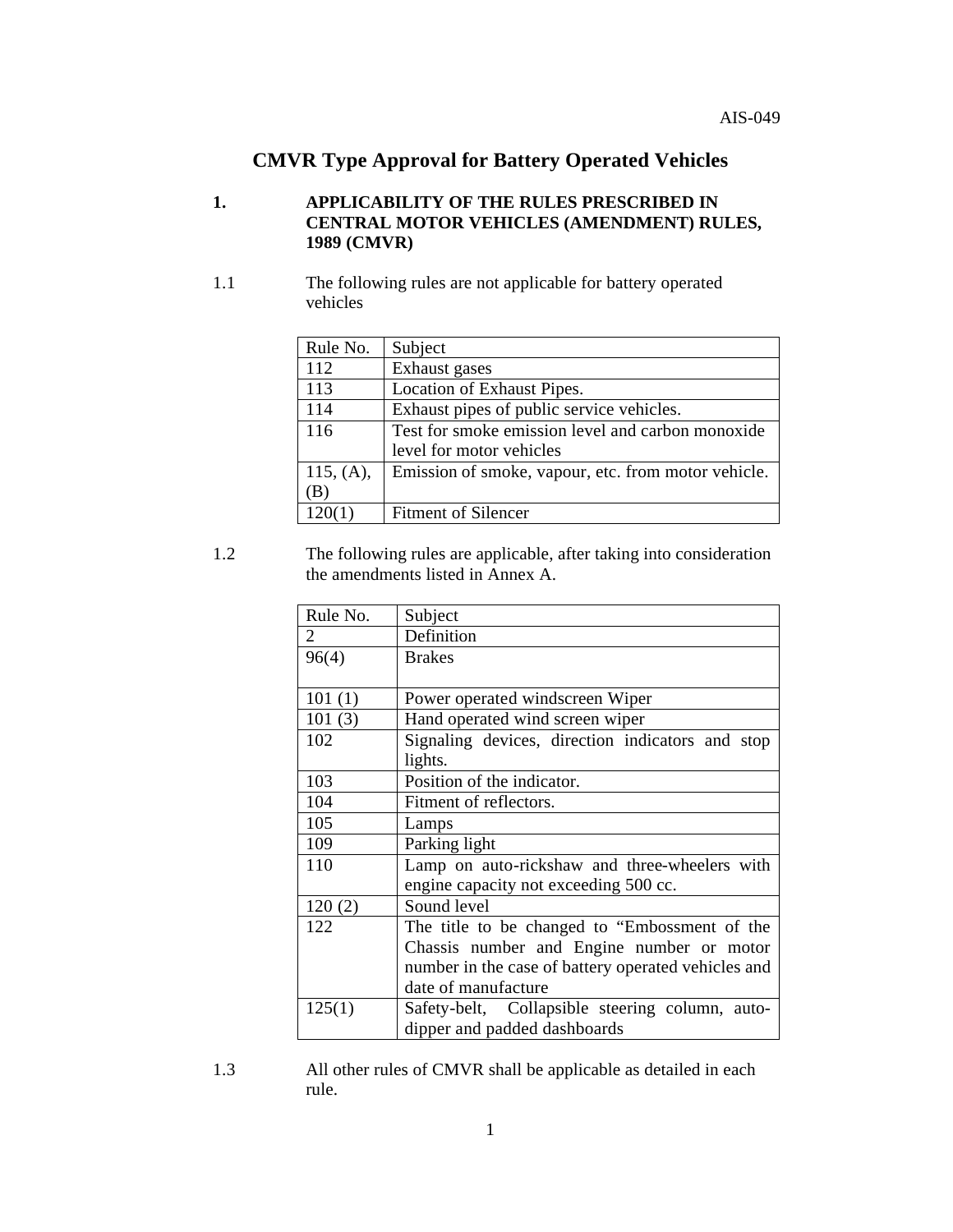#### **2.0 APPLICABILITY OF STANDARDS NOTIFIED UNDER RULE 124**

2.1 The following standards are not applicable to battery-operated vehicles

| Standard No.                                                      | Subject                               |  |  |  |
|-------------------------------------------------------------------|---------------------------------------|--|--|--|
| IS:12056:1987,                                                    | <b>Fuel Tanks</b>                     |  |  |  |
| AIS-033/2001 and                                                  |                                       |  |  |  |
| IS 14681: 1999                                                    |                                       |  |  |  |
| IS 14283: 1995                                                    | The accelerator control system        |  |  |  |
| IS 10791: 1983                                                    | <b>Control Cables</b>                 |  |  |  |
| IS 13942: 1994                                                    | External Projection for three wheeled |  |  |  |
| <b>Battery Operated Vehicles</b>                                  |                                       |  |  |  |
| Note: The requirements of control cables and external projections |                                       |  |  |  |
| will become applicable to battery-operated vehicles as and when   |                                       |  |  |  |
| they become applicable for IC engined vehicles.                   |                                       |  |  |  |

#### 2.2 Gradeability test (AIS-003)

This test would be conducted once, for battery operated vehicles at 60 % state-of-discharge condition of the battery. The gradeability requirements of 7 degrees shall be applicable to all two wheeled battery operated vehicles also.

2.3 All other notified standards shall be applicable as detailed in the notification.

#### **3.0 STANDARDS REFERRED TO IN VARIOUS RULES OF CMVR**

3.1 Brake performance:

The changes needed in the test procedure (IS 14664 and IS 11852 as applicable) for evaluating the prescribed performance requirements of braking systems for battery operated vehicles, to take into account regenerative braking system, are given in Annex B.

Note: *Certain amendments to IS 14464 have been agreed in the AISC for incorporating the requirements of three wheelers with GVW between 1 and 1.5 T. These are given in Annex C, which shall be taken into account for compliance requirements.*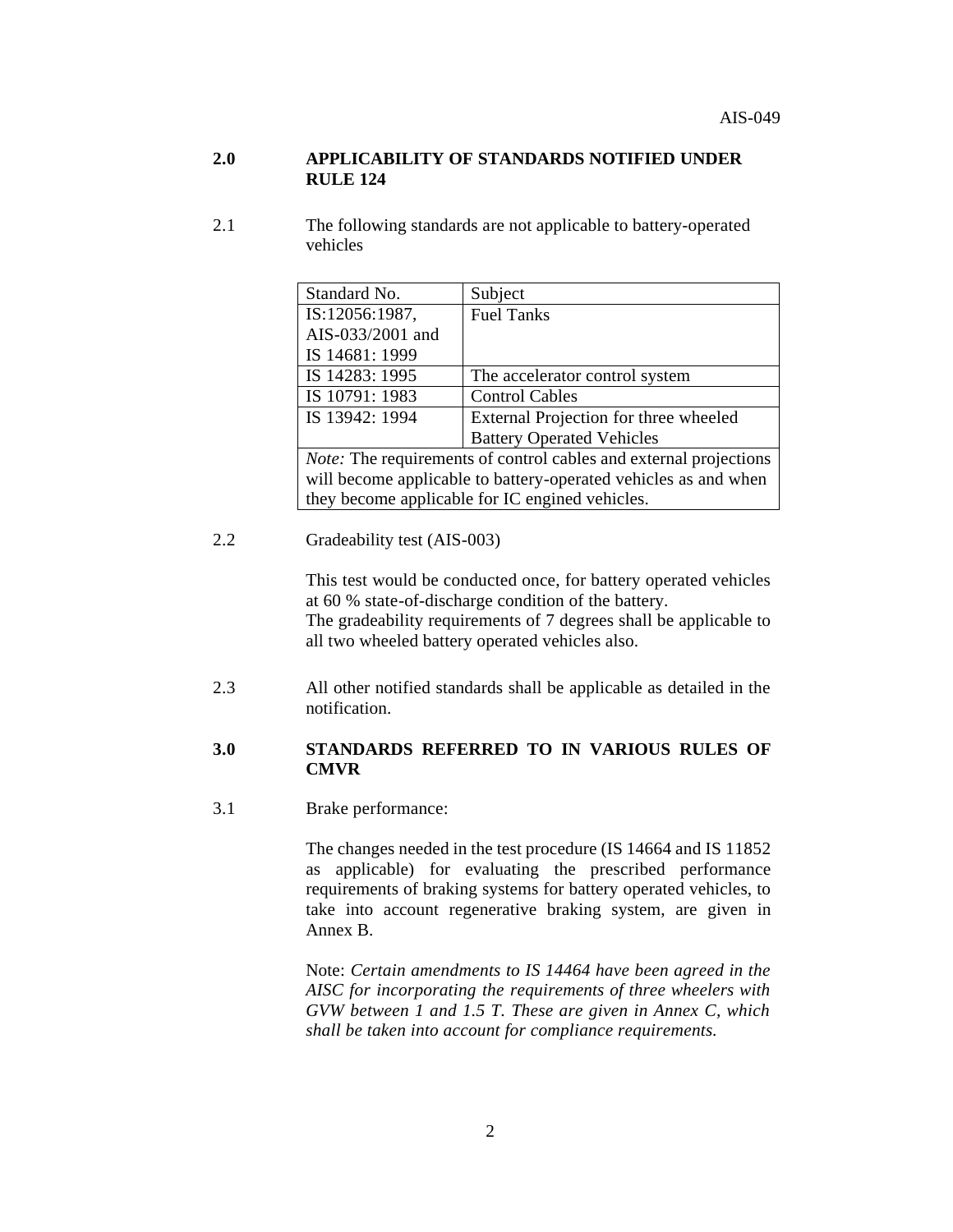3.2 Measurement of pass by noise level:

In IS 3028, the approach speed is specified in terms of the engine rpm in certain cases of vehicles. In case of battery operated vehicles the following are the applicable approach speeds:

- 3.2.1 50km/h or 75% of the maximum design speed of the vehicle which ever is lower, in the following types of vehicles
- a) Two wheelers with maximum design speed exceeding 45km/hr, with manual shift gearbox (Para 8.2.1 of IS 3028:1998.)
- b) Three wheelers with manual shift gearbox (Para 8.3 a) of IS 3028:1998).
- c) Four wheeled and multi axles vehicles with manual gearbox or an automatic transmission with a manual over ride. (Para 8.4.1 of IS 3028:1998.). Condition given in Para 8.4.2 shall apply.
- 3.2.2 In all other cases the approach speed shall be same as prescribed in IS 3028:1998.

#### 3.3 **EMI Test**

The AIS 004-1999 Standard 'Electromagnetic Radiation from Automotive Vehicle – Permissible Levels and Methods of Tests' has been prepared in line with ECE regulations. The same Standard will be adopted for battery operated vehicles with amendments given in Annexure-D.

#### **4.0 DEFINITIONS**

Definitions for battery operated vehicle are enclosed in Annexure-E.

#### **5.0 TECHNICAL SPECIFICATIONS:**

The information to be submitted by the manufacturer for type approval shall contain the information given in the revised version of AIS-007.

Note: The requirements specific to battery operated vehicles are given in Table 13 of AIS-007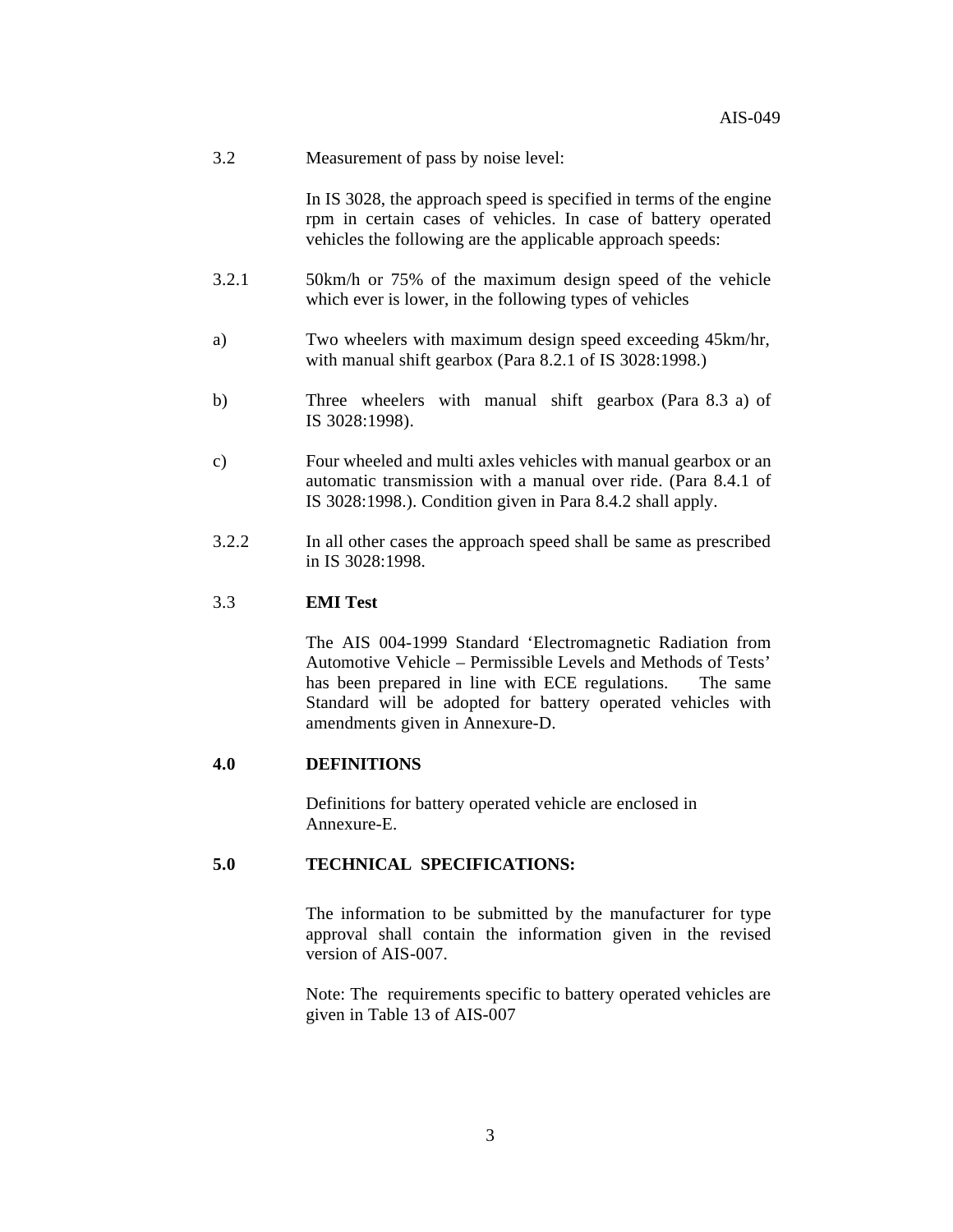| 6.3 | If the changes are in parameters related to the provisions, the<br>testing agency may then consider, whether,                                                                                                   |
|-----|-----------------------------------------------------------------------------------------------------------------------------------------------------------------------------------------------------------------|
| a)  | The model with the changed specifications still complies with the<br>provisions; or                                                                                                                             |
| b)  | Any further verification is required to establish compliance.                                                                                                                                                   |
| 6.4 | For considering any further verification is required or not the<br>guidelines given in <b>Annex</b> $\bf{F}$ may be used.                                                                                       |
| 6.5 | In case of 6.3b), verification for only those parameters, which are<br>affected by the modifications need to be carried out.                                                                                    |
| 6.6 | In case of fulfillment of criterion of para $6.3 a$ ) or after results of<br>further verification as per para $6.3b$ ) are successful, the approval<br>of compliance shall be extended for changes carried out. |

## **7.0 VALIDITY OF ANNEXES**

It is expected that in due course of time the details given in Annexs A, to D would be incorporated in CMVR and other related documents referred in this chapter. Once such an incorporation takes place, the details given in these annexes would be automatically defunct.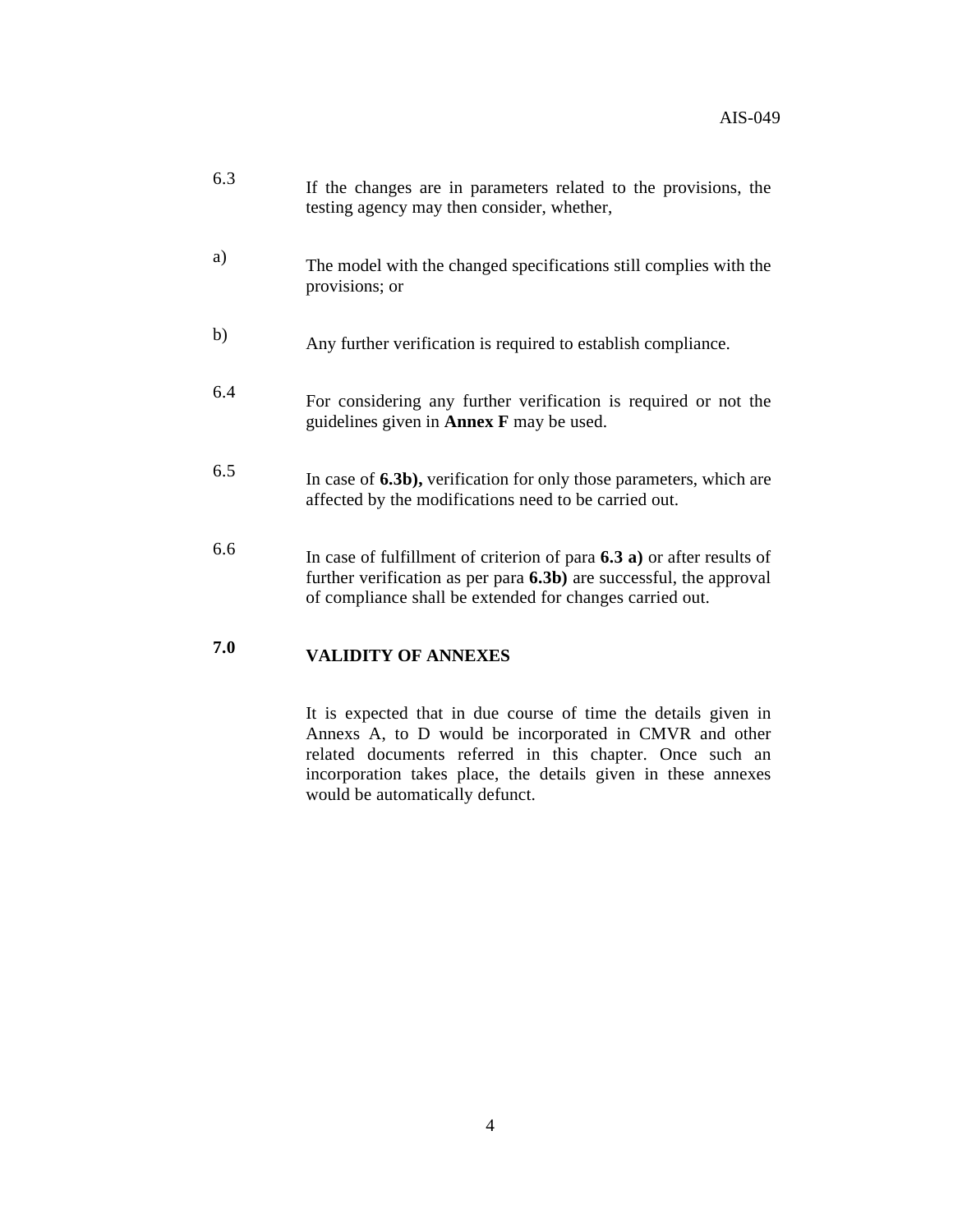#### **Annex : A**

#### **Changes in CMVR consequential to AIS 008, 009, 030, rationalization of three wheelers and battery operated vehicles suggested vide letter no. PE/tmb/drftnoti/ais8, 9, bov, ratz dated 17th May 2002**

(Taking into account changes as per GSR 400(E))

### **Sl. No. Amendment required in CMVR**

A1

In Rule No. 2 after the para (ca) the following para shall be inserted namely:

> "*'Battery Operated Vehicle' means a vehicle intended for road use, powered exclusively by an electric motor whose traction energy is supplied exclusively by traction battery installed in the vehicle."*

A<sub>2</sub> On and from six months from the date of notification of these rules, in the Sub-rule (4) of Rule 96,

> a) For sub-para (i), the following shall be substituted, namely: "*For motor cycles IS 14664:1999*"

> b) For sub-para (ii), the following shall be substituted, namely: *"For three wheelers IS 14664:1999"*

> In sub-para (ii) the words *"three wheelers with a gross vehicle weight not exceeding 1000 kgs; and"* shall be deleted.

- A3 On and from six months from the date of notification of these rules, in sub-rule 1 of Rule 101, for the words and figures "*motor cycles, and three wheelers of engine capacity not exceeding 500cc*" the words "*and motor cycles*" shall be substituted.
- A4 On and from six months from the date of notification of these rules, sub-rule 3 of Rule 101 shall be deleted.
- A5 On and from six months from the date of notification of these rules, for Sub-rule (1) of Rule 102 and the proviso thereunder, the following sub-rule and proviso shall be substituted namely: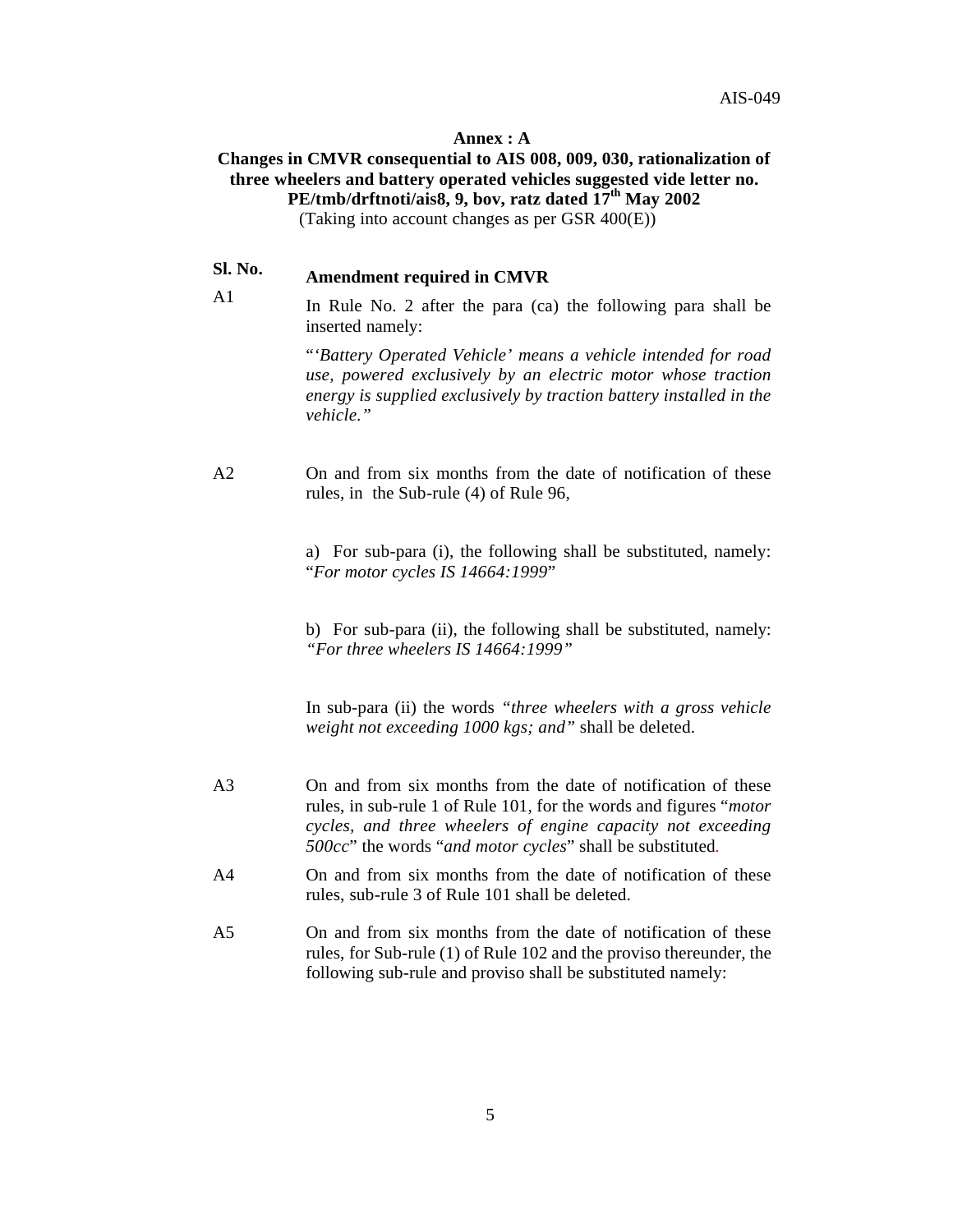*"The signal to turn to the right or to the left shall be given by electrically operated direction indicator lamps on all motor vehicles including construction equipment vehicles.* 

*Every construction equipment vehicle shall be fitted and maintained such that the following conditions are met, namely:*

*i) the direction indicator lamps shall be of amber colour which are illuminated to indicate the intention to turn, by a light flashing at the rate of not less than 60 and not more than 120 flashes per minute.*

*ii) the light emitted by the lamp when in operation shall be clearly visible from both front and rear of the vehicle.*

*iii) the minimum illuminated area of each direction indicator shall be 60 square centimeters.*

*Provided that nothing contained in this sub-rule shall apply to motor cycles of engine capacity exceeding 70cc manufactured before 1.6.1990 and to motor cycles of engine capacity not exceeding 70 cc manufactured before 1.1.2003 and to L1 category of motorcycles.*

- A6 On and from six months from the date of notification of these rules, in Sub-rule (2) of Rule 103, for the words and figures "*three wheelers of engine capacity not exceeding 500cc*" *the words* "*three wheelers for carrying passengers*" shall be substituted."
- A7 On and from six months from the date of notification of these rules, for Sub-rule (1) of Rule 104, the following shall be substituted namely:-

"*Every motor vehicle including trailers and semi-trailers, other than three wheelers and motor cycles shall be fitted with two red reflectors, one each on both sides at the rear. Every motor cycle shall be fitted with at least one red reflex reflector at the rear.*"

The provision remains unaltered.

On and from six months from the date of notification of these rules, in Sub-rule (2) of Rule 104, the words and figures "*engine capacity not exceeding 500cc*" shall be deleted.

A8 On and from six months from the date of notification of these rules, for Sub-rule (3) of Rule 104, the following sub-rule shall be substituted namely:

> "*All trailers including semi-trailers, other than those drawn by three wheeled tractors shall be fitted with the following reflex reflectors, namely:*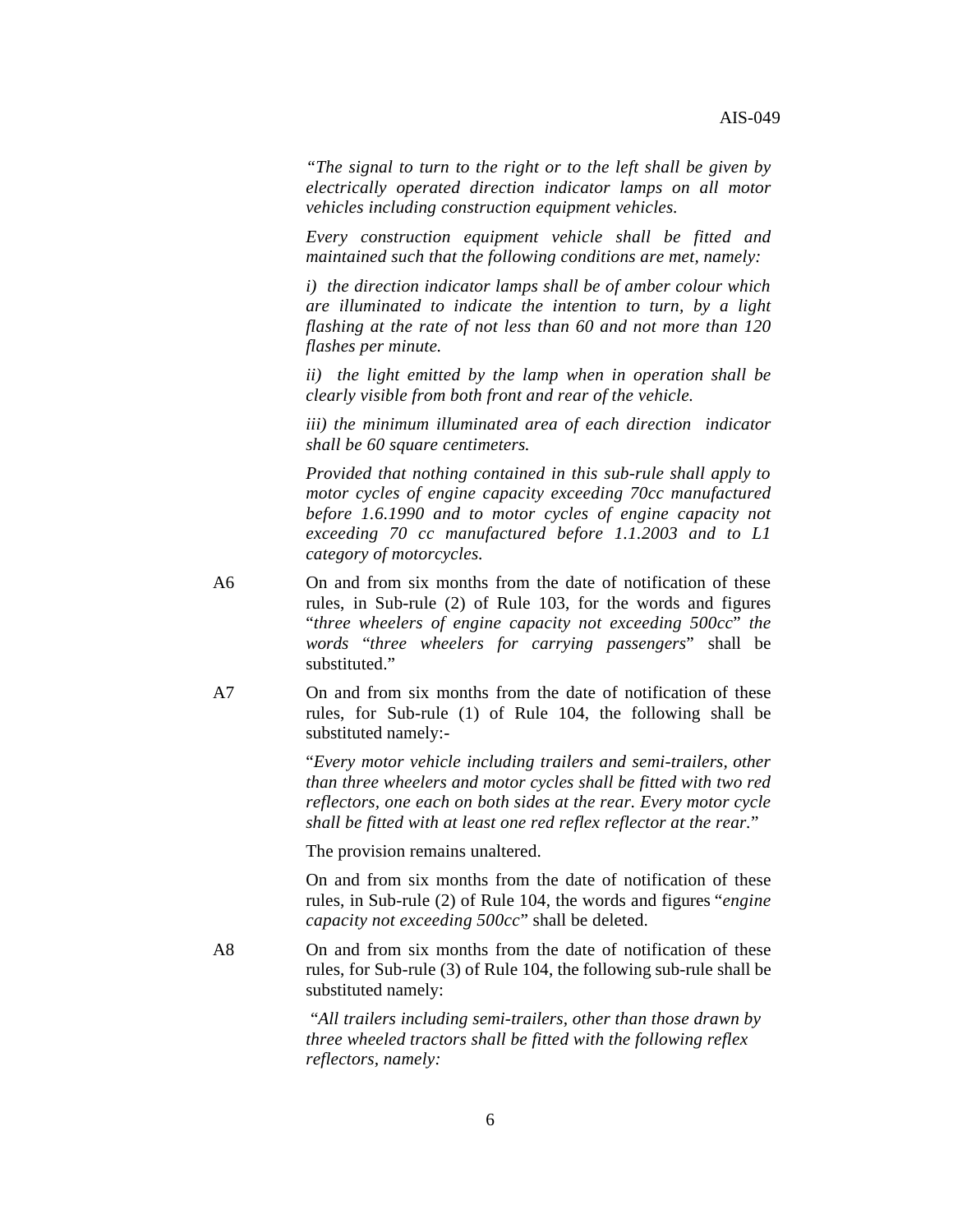- *i) two white reflectors in the front one each at the right and left corners*
- *ii) two red reflex reflectors at the rear, one each at the right and left corners."*
- A9 On and from six months from the date of notification of these rules, for Sub-rule (5) of Rule 104, the following sub-rule shall be substituted namely:

"*Every motor vehicle and trailer of length exceeding 6 meters shall be fitted with at least one side retro-reflector must be fitted to the middle third of the vehicle, the foremost side retro-reflector being-not further than 3 m from the front; in the case of trailers, account shall be taken of the length of the draw bar for the measurement of this distance. The distance between two adjacent side retro-reflectors shall not exceed 3 m. The colour of the reflector shall be amber.*

*The rear most side reflector can be red, if it is grouped or has part of the light emitting surface in common with rear position lamps*."

The proviso shall be deleted.

A10 On and from six months from the date of notification of these rules, for Sub-rule (1), its sub-paras (a), (b) and (c) of Rule 105, the following sub-rule shall be substituted namely:

> "*Save as hereinafter provided, every motor vehicle, while being driven in a public place, during the period half an hour after sunset and at any time where there is not sufficient light, shall be lit with the following lamps:*"

> *(a)* "*save in the case of three wheelers, three wheeled invalid carriages, motor cycles, and construction equipment vehicles, two or four head lamps.*

*(b) in the case of motor cycles and three wheeled invalid carriages one or two headlamps*

*(c) in the case of a side car attached to a motorcycle one lamp showing a white light to the front.*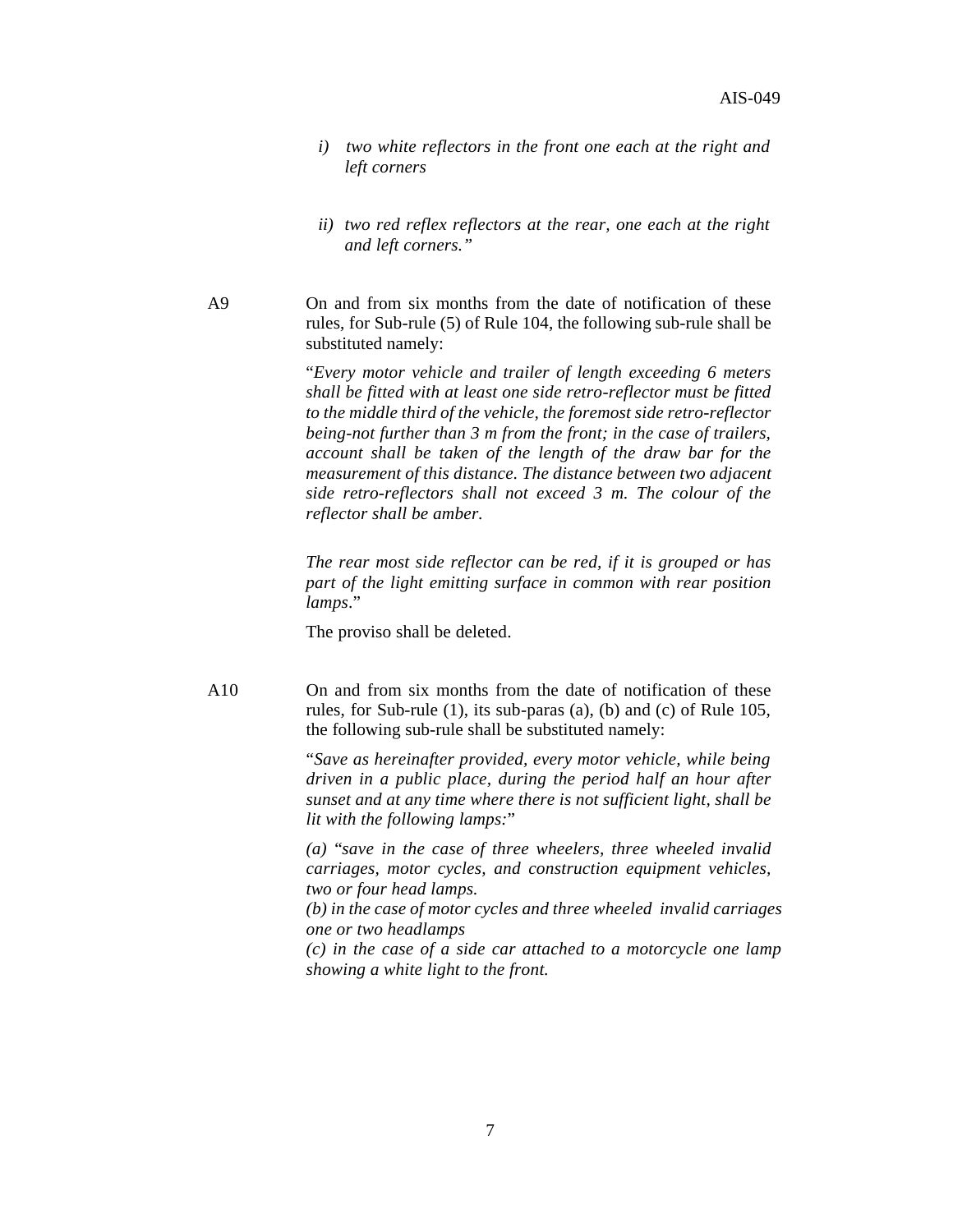A11 On and from six months from the date of notification of these rules, for sub-rule (2) of Rule 105 the following sub-rule shall be substituted namely:

> *"Every motor vehicle other than a three wheeler and motor cycle, shall carry:*

- *i) two rear lamps showing to the rear a red light and every motor cycle shall carry one lamp showing to the rear a red light*
- ii) *a lamp illuminating with a white light the registration mark exhibited at the rear of the vehicle and on the side incase of construction equipment vehicle.*"

The provisos remain unaltered.

- A12 On and from six months from the date of notification of these rules, the Sub-rule (3) of Rule 105, and the provisos thereunder shall be deleted.
- A13 On and from six months from the date of notification of these rules, for Sub-rule (4) of Rule 105 and the proviso thereunder shall be deleted.
- A14 On and from six months from the date of notification of these rules, 105 (6) shall be deleted, and in the proviso, the words "*provided that*" shall be deleted.
- A15 On and from six months from the date of notification of these rules, in Rule 109, the words and figures "*three wheelers of engine capacity not exceeding 500cc*" shall be deleted.
- On and from six months from the date of notification of these rules, in Rule 110, A16
	- a) The title shall be substituted by the following, *viz.:* "*Lamps on three wheelers.*"
	- b) The words and figures"*autorickshaw and three wheeler of engine capacity not exceeding 500cc" the words* "*three wheeler*" shall be substituted
	- c) The following proviso shall be inserted namely:

"*Provided further that fitment of only one head lamp is applicable only in case of three wheelers with overall width not exceeding 1400mm and in such cases the side lights shall be amber in colour.*

The existing proviso remains unaltered.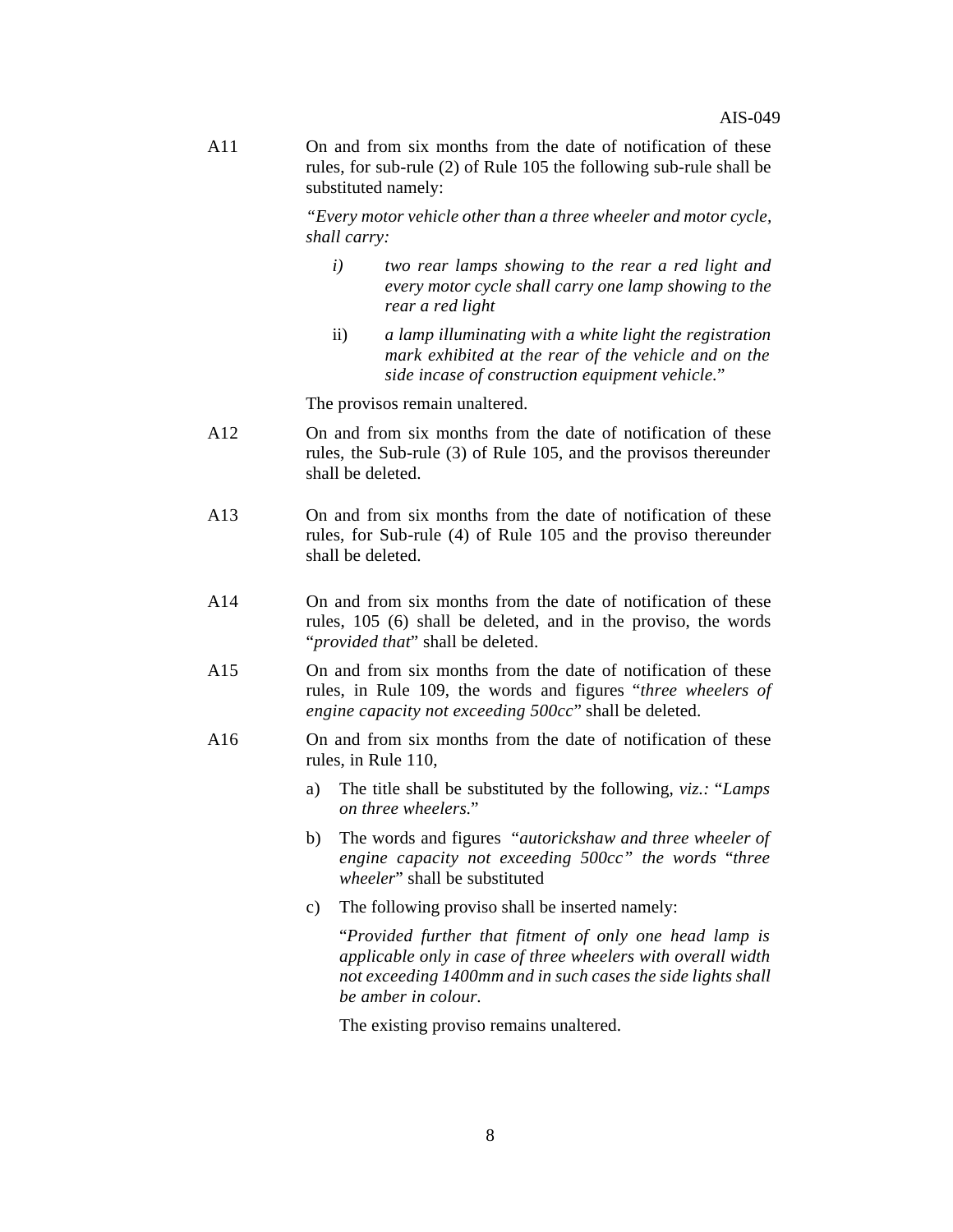A17 In sub-rule (2) of Rule 120 the following proviso shall be inserted namely:

> "*Provided that where different noise levels are prescribed for petrol and diesel vehicles, the limits prescribed for the petrol vehicle of the same category shall apply to battery operated vehicles*"

- A18 For the title of Rule 122,
- a) The following title shall be substituted namely:

"*Embossment of the Chassis number and Engine number or motor number in the case of battery operated vehicles and date of manufacture"*

- b) For the words *"engine number, chassis number and month of manufacture all together,"* appearing in the proviso the words *"engine number/motor number, chassis number and month of manufacture all together,"* shall be substituted*.*
- A19 In sub rule (1) of Rule 125, for the words and figures "*of engine capacity not exceeding 500cc*," shall be deleted.
- A20 Applicable forms: In various forms prescribed under CMVR, wherever the term "*Engine number*" appears, to be changed to "*engine number or motor number in the case of battery operated vehicles*"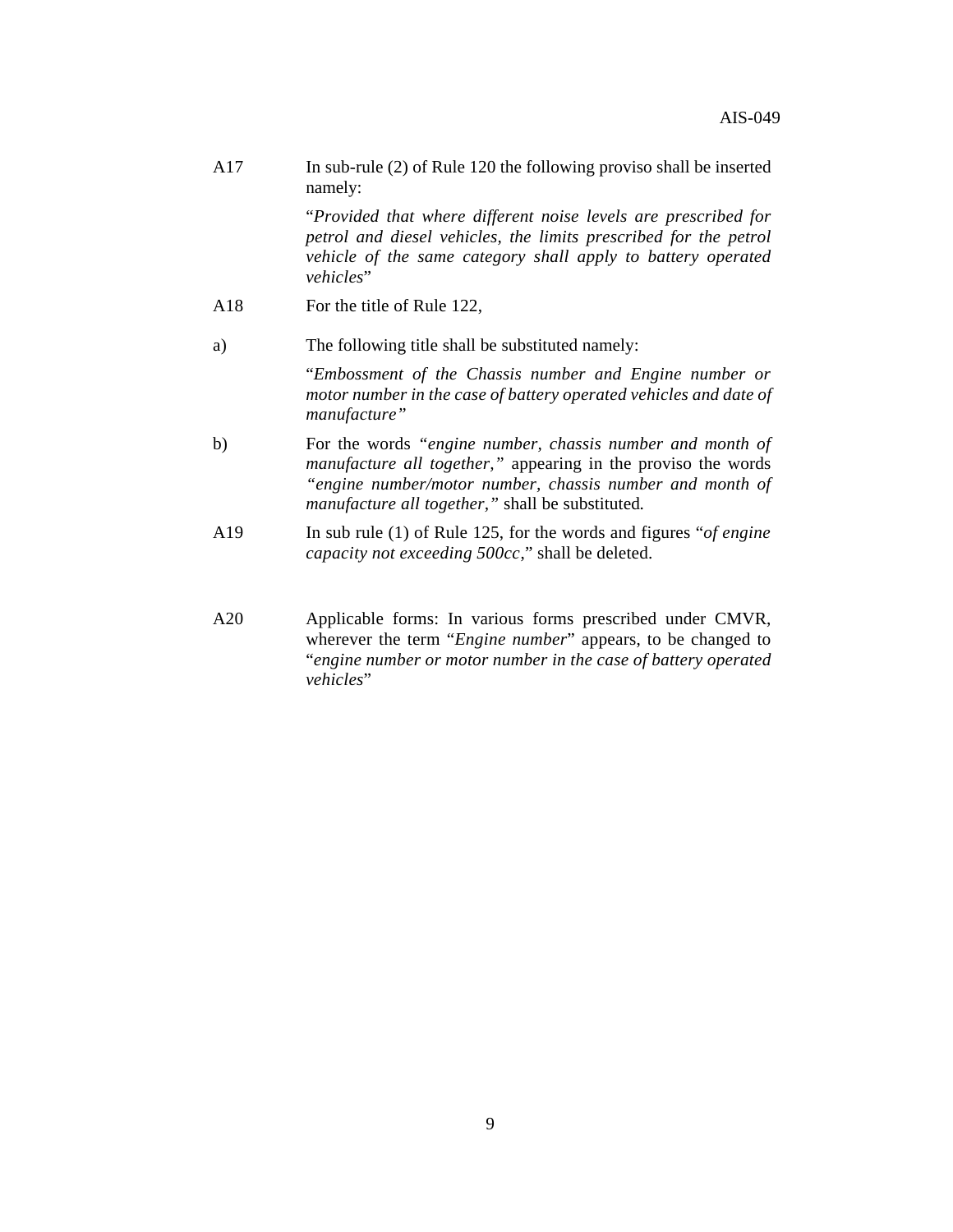#### **Annex : B (See para 3.1) Requirements of Brake and Braking Systems for Electric Vehicles**

- B1.0 Definitions:
- B1.1 "Electric regenerative braking system" means a braking system, which allows the use of the vehicle's drive motor(s) to convert the kinetic energy of the vehicle into electrical energy during deceleration.
- B1.2 "Electric regenerative brake control" means a device which modulates the action of the electric regenerative braking system
- B1.3 "Electric regenerative braking system of Category A" means an electric regenerative braking system, which is not part of the service braking system.
- B1.4 "Electric regenerative braking system of Category B" means an electric regenerative braking system, which is part of the service braking system.
- B2.0 General requirements of electric regenerative braking systems:

A battery operated vehicle, if fitted with an electric regenerative braking system, shall comply with the following requirements:

B2.1 Vehicles fitted with Electric regenerative braking system of Category A:

> The electric regenerative braking shall be only activated by accelerator control and/or the gear neutral position.

- B2.2 Vehicles fitted with Electric regenerative braking system of Category B:
- B2.2.1 It shall not be possible to disconnect partially or totally one part of the service braking system other than by an automatic device
- B2.2.2 The service braking system control shall also actuate the action of the electric regenerative braking system simultaneously.
- B2.2.3 The service braking system shall not be adversely affected by the disengagement of the motor(s) or gear ratio used, except during the short duration of operation of gear shifting.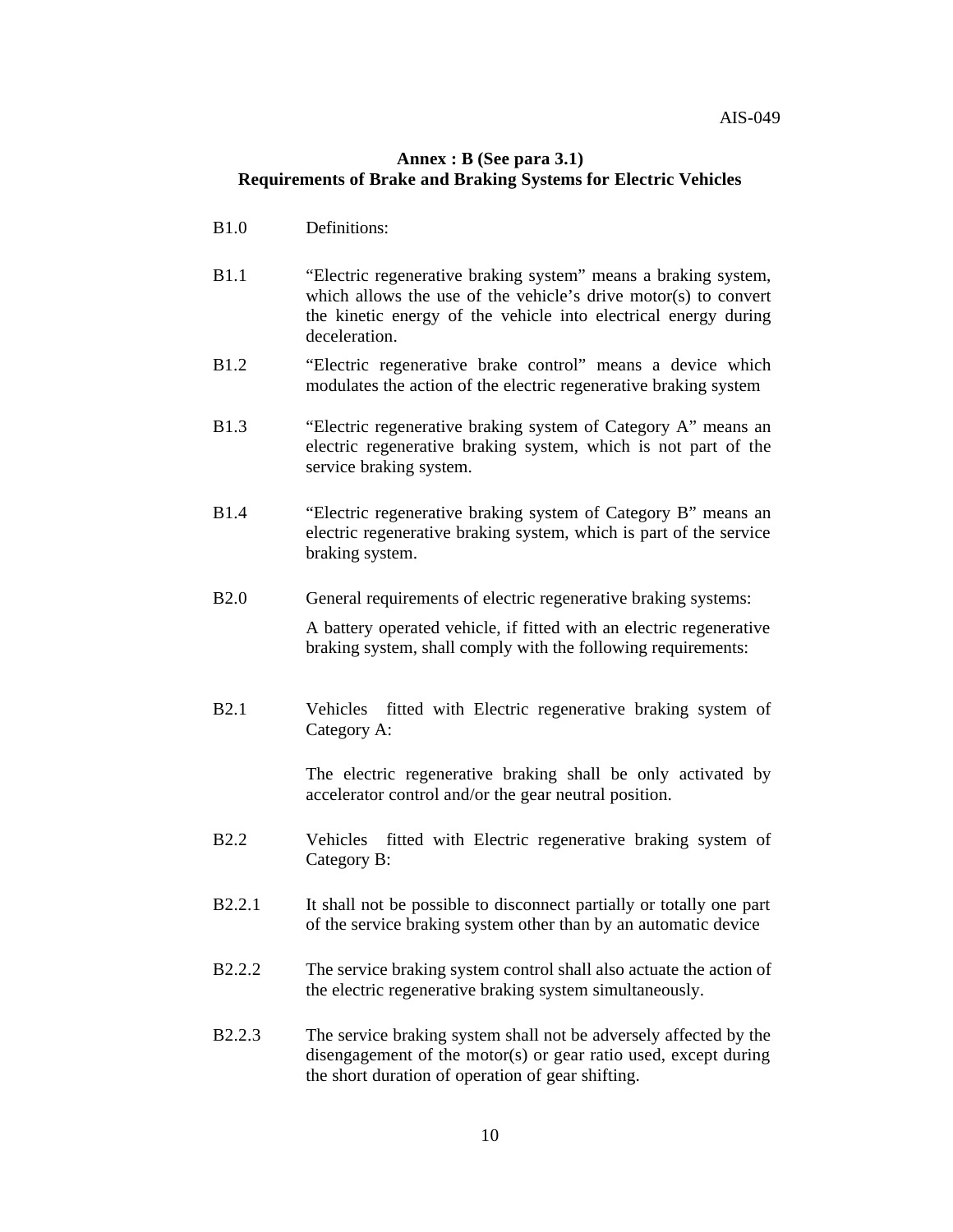- B3.0 Requirements of two wheelers:
- B3.1 The requirements covered in IS 14664:1999 shall be complied with.
- B3.2 If the brake control (front or rear or both) actuates the electric regenerative brake system (Category B), the prescribed performance requirements shall be complied with the use of the electric regenerative system.

The performance requirements may be verified without the use of the electric regenerative system if so desired by the manufacturer.

- B3.3 If the brake control (front or rear or both) does not actuate the electric regenerative brake system (Category A) the prescribed performance requirements shall be obtained without the use of the electric regenerative system.
- B4.0 Requirements of three wheelers:
- B4.1 The requirements covered in IS 14664:1999 shall be complied with.
- B4.2 In the case of three wheelers with GVW not exceeding 1 ton (Category1 & 2 as defined in IS 14664:1999) the conditions of regenerative braking system shall be same as those given in para B3.2 and B3.3
- B4.3 For three wheelers with GVW exceeding 1 ton (Category 3 as defined in IS 14664:1999) the conditions of regenerative braking system shall be same as those given in para B5.2. and B5.3.
- B4.4 For the purpose of classification only, GVW shall be considered ignoring the weight of the traction batteries. The tests shall be conducted with the full GVW, i.e. including the weight of the traction batteries also.
- B5.0 Requirements of vehicles with more than three wheels:
- B5.1 The requirements given in the applicable parts of IS:11852 shall be complied with.
- B5.2 If the service brake control actuates the electric regenerative brake system (Category B) the prescribed performance requirements shall be obtained with the electric regenerative system.
- B5.2.1. The specified secondary brake prescribed performance requirements shall be met with the failure of the regenerative braking simulated without any other failure in the service brake system.
- B5.3 If the service brake control does not actuate the electric regenerative brake system(Category A) the prescribed performance requirements shall be obtained without the use of the electric regenerative system.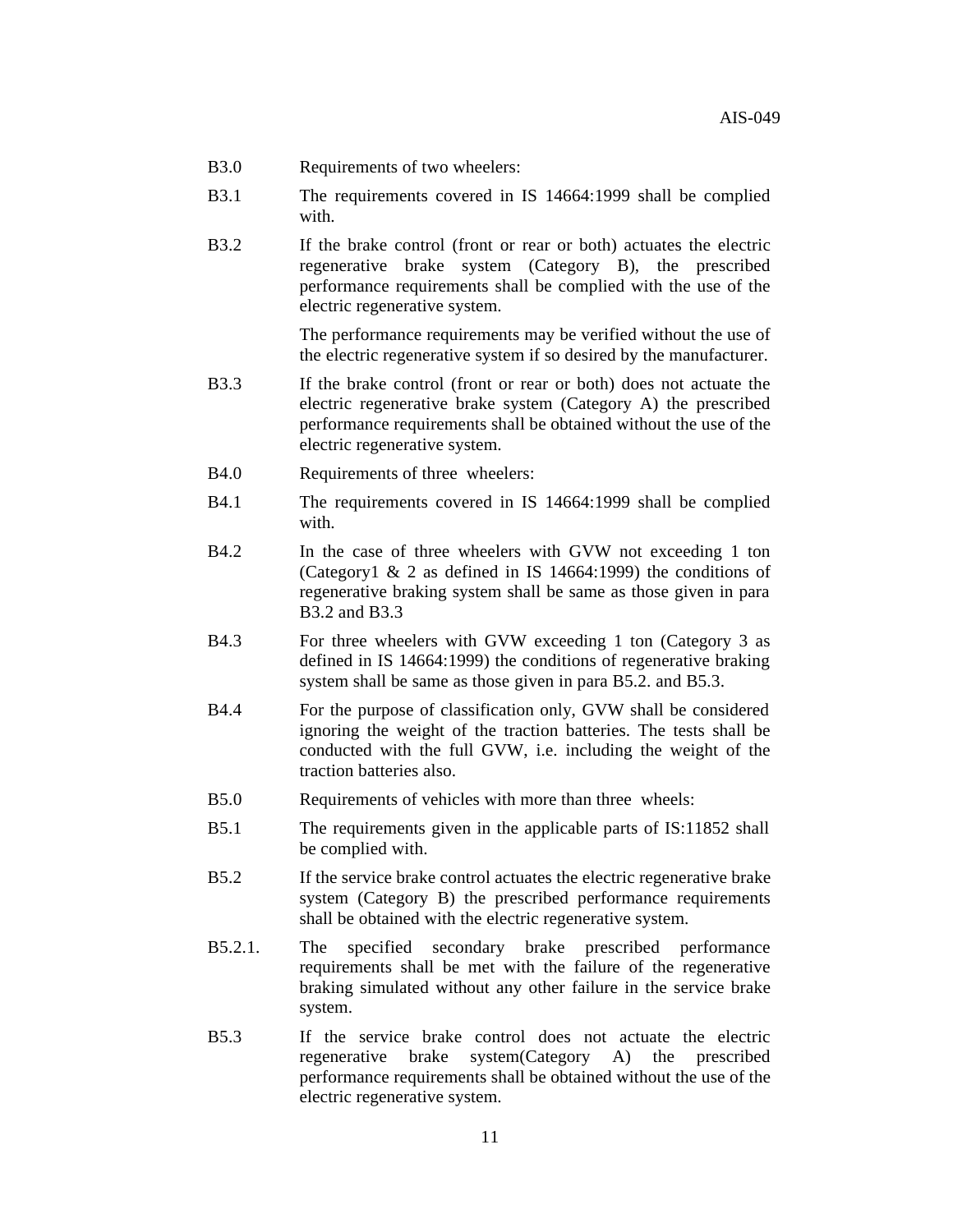#### **Annex : C**

#### **Proposed Amendments to IS 14464: 1999 for Braking System to incorporate the Features for 3 Wheelers of 1 to 1.5T GVW**

C1 Para 1.1 Page 1: Substitute "*of all types of two and three wheeled motor vehicles*" for the words "of all types of two wheeled motor vehicles and three wheeled motor vehicles whose maximum gross vehicle weight does not exceed 1500kg" C2 Para 4.2 Page 2: a) In para b) add the following words at the end: "*and the gross vehicle weight not exceeding 1 tonne*." b) Add the following: "c) Category 3--- Three wheeled motor vehicles with gross vehicle weight exceeding 1.0 T." C3 Para 7.11, page 3: Substitute "*Every three wheeled vehicle of Category 1 and 2 shall be fitted with a braking system complying with the requirements given in para a) or b) below. Every three wheeled vehicle of category 3 shall be fitted with a braking system complying with the requirements of para b) below*." for the words "Every three wheeled vehicle shall be fitted with either:" C4 Para 7.11. sub-para b) Page 3 : Add the following at the end of sub-para 5) "6) *In case of three wheelers of category 3, if the requirement given in 7.11(b)(1) above is met by using the same control, the parking brake device shall be so designed that it can be actuated by the driver when the vehicle is in motion with at least one hand on the steering control and shall comply with the requirements for P type dynamic parking brake test given in Table 2. The force exerted on the braking control shall not exceed the values specified in 9.2. Compliance with this requirement shall be deemed to have met if the braking performance has been achieved once."* C5 Para 8.1.1 Page 4:

Add the following at the end: *"In case of 3 wheelers of Category 3, the P type dynamic parking brake test as specified in 7.11.b) 6 shall also be carried out."*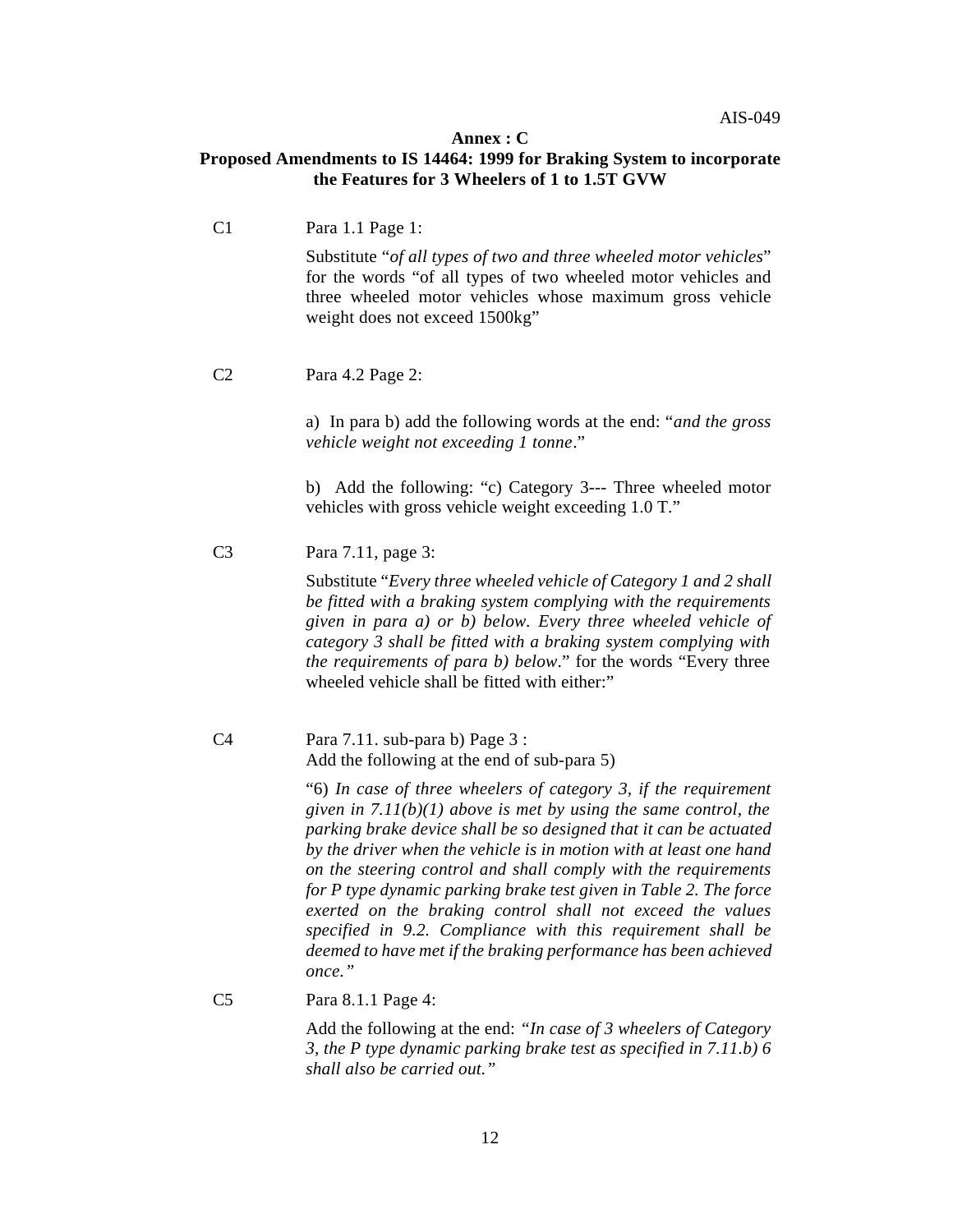#### C6 Para 9.2 Page 4:

Replace the heading on the second and third columns by "3 wheelers of category 1 & 2" and "3 wheelers of category 3", respectively.

#### C7 **Table 2 Page 5:**

- a) Substitute the words *"For Category 2 & 3"* for the words " For category 2" appearing in the first row.
- b) Add the following row after entry no. vi)

| " $vii$ | Laden   P type dynamic $  -$<br>parking brake |  |  | 0.1V<br>$+V^2$ |  |
|---------|-----------------------------------------------|--|--|----------------|--|
|         | test $\{see 7.11.b\}$<br>6) for category      |  |  | 40             |  |

C8 Para 12.14 Page 9:

Add the following as a new para: "12.14.3 In the case of P type Dynamic parking brake test {see7.11.b) 6) for category 3, one test is sufficient"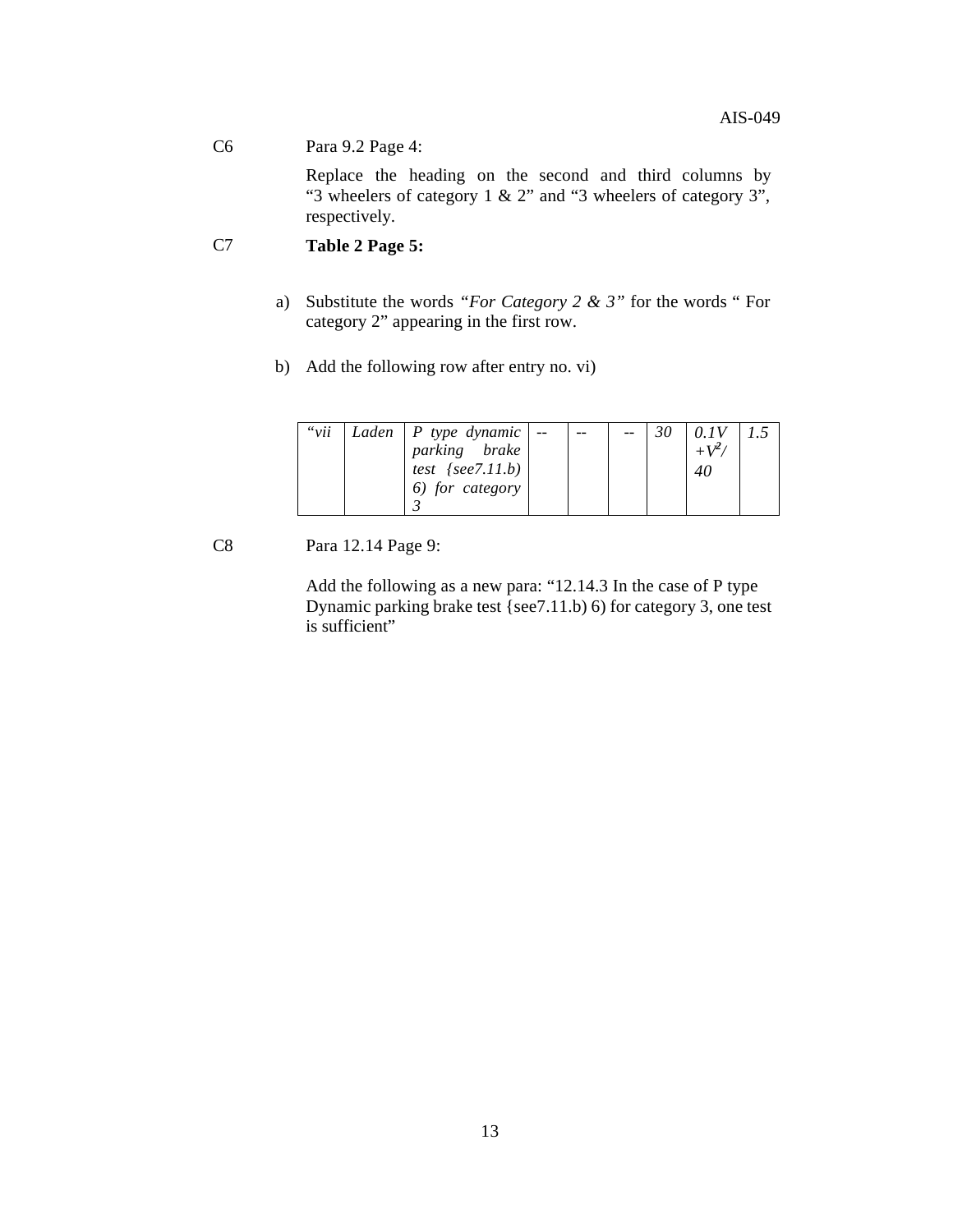#### **Annex : D Modifications required in AIS-004**

D1 Add the following to the Introduction of AIS-004/1999:

"This Standard is amended to include EMI measurement procedure for battery operated vehicles as per recommendations of CMVR Technical Committee. Essentially, the radiated EMI emitted from battery operated vehicle is measured in a wider range i.e. from 9 kHz to 1000 MHz and conducted emission over the frequency range of 450KHz to 30MHz, than that from IC engine vehicles viz. 30 MHz to 1000 MHz. As of now, there is no ECE or EEC Standard on details for radiated emission from 9 kHz to 30 MHz and conducted emission over the frequency range of 450kHz to 30MHz ,hence it is decided to align with technical details available in SAE J 551/5 December 1997 (SAE recommended practice) for both radiated electrical and magnetic emissions and conducted emission for battery operated vehicles.

The test facility for conducted emission are yet to be established. The implementation dates for each of these will be received by CMVR Technical Standing Committee as decided at appropriate time.

For the broad band emission in the frequency range of 30 to 1000MHz, the procedure as per AIS-004 gives an option of using a quasi-peak or peak detector. As the quasi-peak detector is intended for measurement of EMI from the spark ignition system, in the case of BOV's only peak detector is to be used with appropriate correction factors for the limits as prescribed in AIS-004."

D2 Add the following at the end of Clause 6.1.1 of AIS-004/1999:

"iv) For battery operated vehicles Broad Band (Wide Band) radiated electric and magnetic emissions shall be measured over additional frequency range of 9 kHz to 30 MHz .

Every battery operated vehicle when tested for electromagnetic radiation with the method given in this Standard, shall meet the requirements of the limits of radiation as given in Fig. 11 & 12 (for frequency range 9 kHz to 30 MHz)."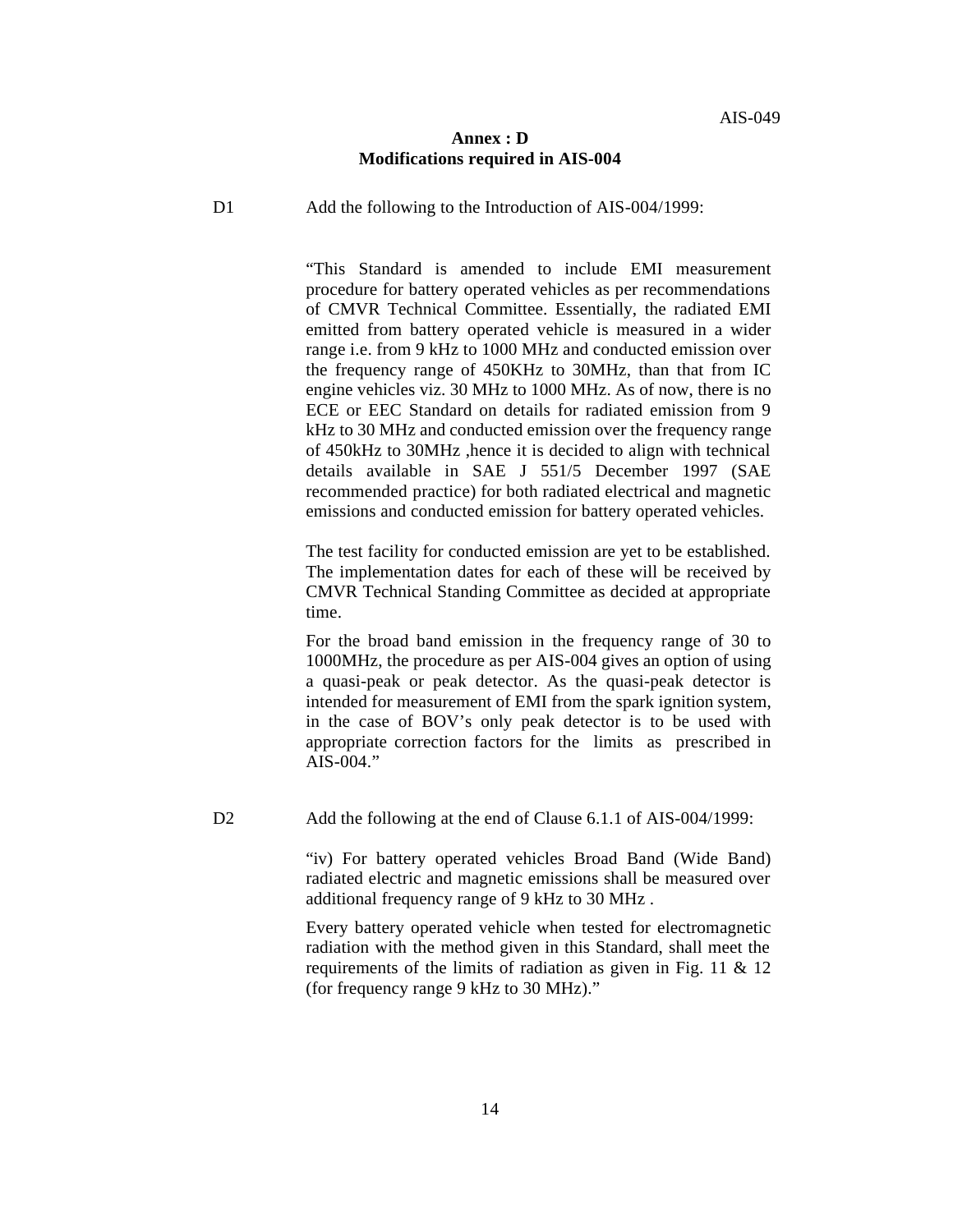#### Add the following as Clause 6.1.3 in AIS-004/1999

D<sub>3</sub>

6.1.3 Conducted emission for Battery Operated Vehicle

i) For battery operated vehicles Conducted emission shall be measured over frequency range of 450 kHz to 30 MHz .

ii) Conducted emission measurements are applicable only to battery-charging systems which utilize a switching frequency above 9kHz , are mounted on the vehicle, and whose power is transferred by metallic conductors . Conducted emission requirements apply only during charging of the batteries from AC power line.

iii)Conducted and radiated emissions measurements of batterycharging systems that use an induction power coupling device are not covered by this standard.

iv)Conducted emissions are measured with quasi-peak detector and 9kHz bandwidth.

iv) Limits for conducted emissions are given below

The level for road vehicles and other vehicles not exclusively used in a commercial environment shall be 250µV. The level for vehicles recharged exclusively in a commercial environment are given below.

The measurements are to be made with a quasi-peak detector. Measurements made with a peak detector(9KHz bandwidth min.) that comply with the quasi-peak limits also satisfy the requirements.

| Frequency                           | level with QP detectors |
|-------------------------------------|-------------------------|
| 450kHz to 1.705MHz                  | 1 <sub>mv</sub>         |
| $1.705\text{MHz}$ to $30\text{MHz}$ | 3mv                     |

Following option may be employed if the conducted emissions exceed the limits defined previously when measured using instruments employing a quasi-peak detector: If the level of the emission measured using the quasi-peak instrumentation is 6 dB, or more, above the level measured with instrumentation having an average detector and a 9KHz minimum bandwidth, that emission is considered broadband and the level obtained with the quasipeak detector may be reduced by 13dB for comparison to the limits. When employing this option, the following shall be observed.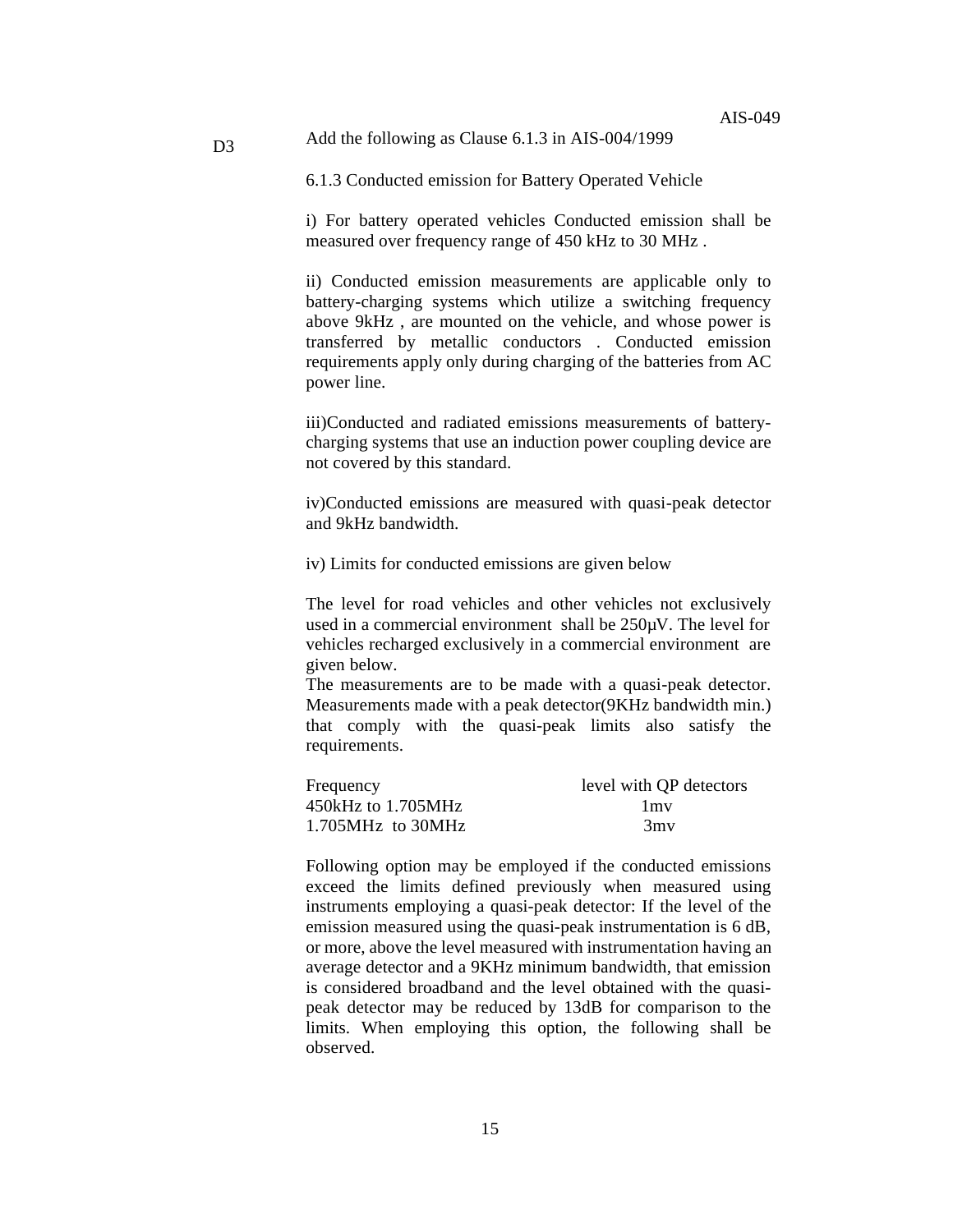- a. The measuring instrumentation with the average detector shall employ a linear IF amplifier.
- b. Care must be taken not to exceed the dynamic range of the measuring instrument when measuring an emission with low-duty cycle.
- D4 Add the following at the end of Clause 7.1 of AIS-004/1999:

"For battery operated vehicles a peak detector shall be used for measurement of broad band electromagnetic emissions over frequency range of 9 kHz to 30 MHz and measurement of broad band and narrow band radiated electromagnetic emissions over frequency range of 30 MHz to 1000 MHz."

For Conducted emission over the frequency range of 450kHz to 30MHz quasi-peak detector should be used.

Line Impedance Stabilization Network(s) (LISN) For Conducted Emission

The 50  $\mu$ H, 50  $\Omega$  LISN defined in ANSI C63.4 shall be used in each power lead.

The current rating of LISN's shall be greater than the peak current draw of the vehicle being charged. The voltage rating shall be compatible with the power line voltage and frequency being used. The LISN's shall meet the impedance requirement over the frequency range of 450kHz to 30MHz.

The length of cable between the LISN(s) and the connection to the vehicle shall be  $1.5 \pm 0.05$ m.

LISN(s) shall be bonded to the ground plane under the vehicle with straps that are as short as possible and that have a maximum length to width ratio of 7.

When more than one LISN(s) is used, each  $50\Omega$  port shall be terminated with measuring instrument or  $50Ω$  resistive load.

D5 Add the following at the end of Clause 7.2 of AIS-004/1999: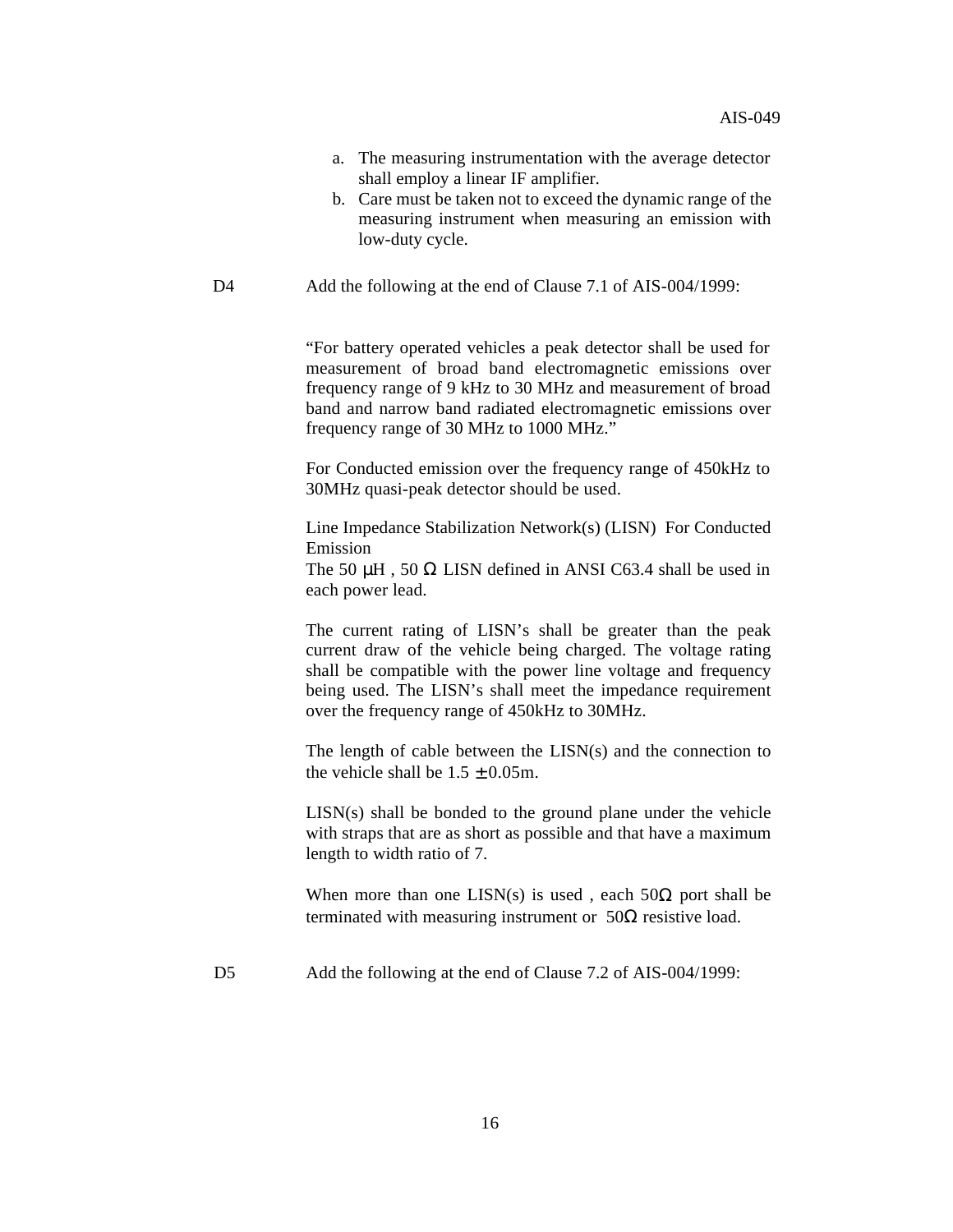For battery operated vehicles for frequency range of 9 kHz to 30 MHz, the measurement results shall be expressed in normalized form in dBμV/m/kHz (electric field strength) and dBμA/m/kHz (magnetic field strength) after incorporating the appropriate band width and antenna factors. See 4.5.3 of SAE J551-2 for bandwidth correction. Also following bandwidth shall be used for measuring instrument.

For converting dBμV/m to dBμV/m/kHz at 200Hz bandwidth add 20log( 1KHz / 0.2KHz) and at 9KHz bandwidth add 20log( 1KHz / 9KHz)

| <b>Frequency Band</b> | Instrument | <b>Bandwidth Correction</b> |
|-----------------------|------------|-----------------------------|
|                       | Bandwidth  |                             |
| $9$ kHz $-150$ kHz    | $200$ Hz   | 14 dB                       |
| $150$ kHz $-$ 30 MHz  | $9$ kHz    | $-19.1$ dB                  |

D6 Add the following at the end of Clause 7.3 of AIS-004/1999:

For battery-operated vehicles for broad band radiated electromagnetic emissions measurement over the frequency range of 9 kHz to 30 MHz, the ambient noise level shall be minimum 6 dB lower than the limits stated in Fig. 11 & 12.

D7 Add the following as Clause 7.4.4 of AIS-004/1999:

ABSORBER-LINED-SHIELDED ENCLOSURE for Conducted Emission :

The conducted emission test should be run in a shielded enclosure (Anechoic chamber) to preclude ambient emission from influencing the test results. The test shall be conducted in accordance with ANSI C63.4

D8 Add the following at the end of Clause 7.5 of AIS-004/1999:

For battery-operated vehicles for measurement of broad band electromagnetic emissions over frequency range of 9 kHz to 30 MHz following antennas shall be used :

a) 1 m vertical monopole antenna with a suitable antenna matching unit. The counterpoise shall be as recommended by antenna manufacturer.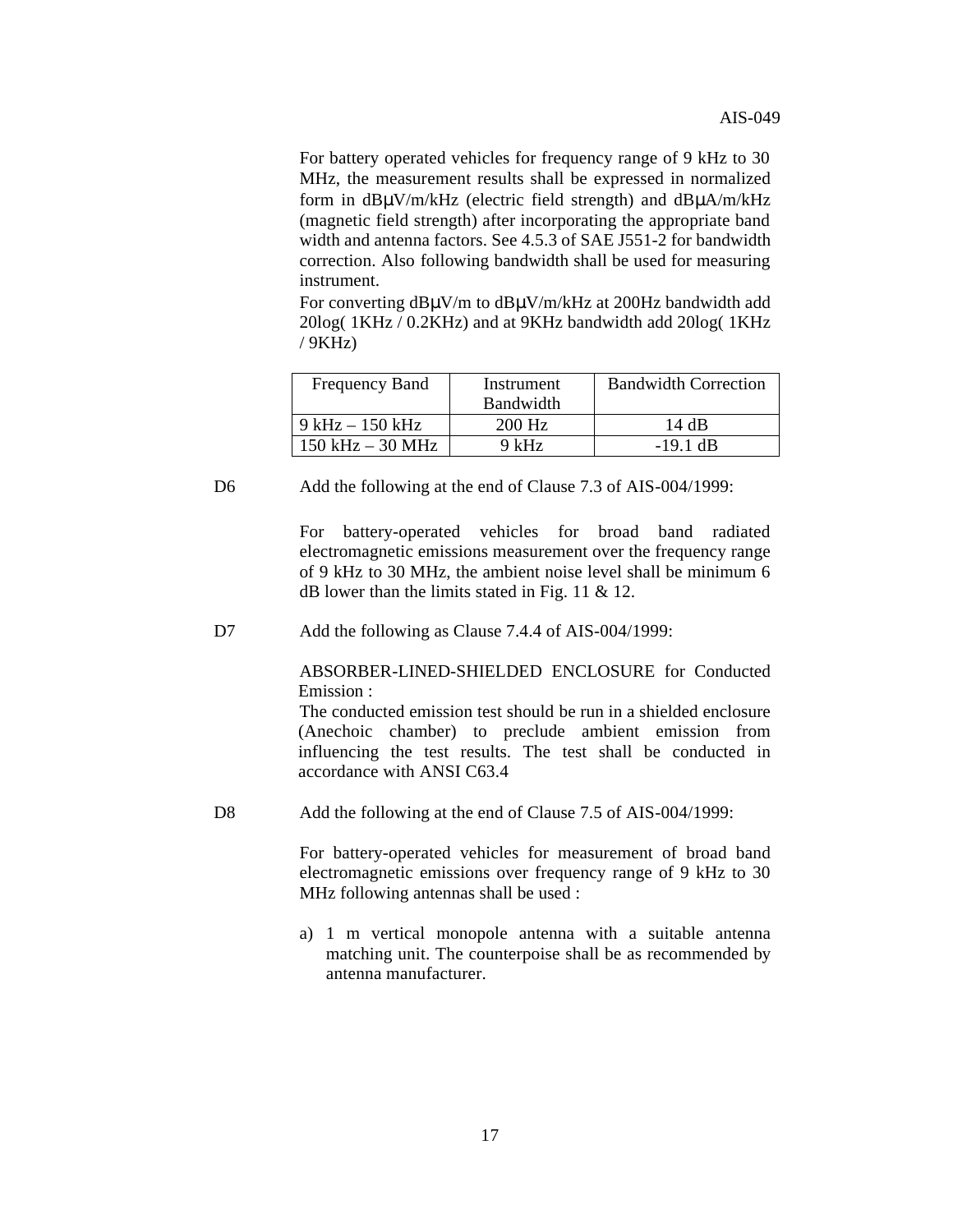b) 60 cm electro-statically shielded loop antenna CISPR 16-1

Commercially available rod and loop antennas with known antenna correction factors may be used.

D9 Add the following at the end of Clause 7.6 of AIS-004/1999:

For battery operated vehicles for measurement of broad band electromagnetic emissions over frequency range of 9 kHz to 30 MHz, the base of vertical monopole antenna shall be at ground level and 3 m +0.1 m away from the nearest part of the vehicle.

The center of the loop antenna shall be  $1 \text{ m } +0.05 \text{ m}$  above the ground level and  $3 \text{ m} +0.2 \text{ m}$  away from the nearest part of the vehicle.

The antenna shall be positioned successively on all 4 sides of the vehicle to determine the direction of maximum radiation.

Also the readings shall be taken for the vertical electrical field using rod antenna and all three orthogonal planes for the magnetic field using loop antenna.

Note : The loop antenna orientation for maximum sensitivity to a magnetic field is such that an axis perpendicular to the plane of the loop is also parallel to the direction of magnetic field. The term polarization is sometimes applied to the direction of the axis in the case of loop antennas. Strictly speaking, the term polarization is used to denote the orientation of the electric field, for loop antenna oriented for maximum coupling to the field, the direction of the electric field is parallel to the plane of the loop.

D10 Add the following at the end of para (i) of Clause 7.10 of AIS-004/1999:

> The battery-operated vehicle shall be elevated using jack stands as supports and shall be driven at constant speed. Alternatively, If operation of the vehicle in the unloaded state would cause damage to the propulsion system, or result in lower radiated emissions levels , measurements may be made using a dynamometer to load the vehicle at the zero-grade road load.

#### **Measurement of broad band electromagnetic emissions for battery operated vehicles for range 9 kHz to 30 MHz:**

Preliminary scan procedure with vehicle running at steady state condition of 40 km/h or the maximum speed of the vehicle if it is less than 40 kmph, shall be carried out on all four sides of the vehicle.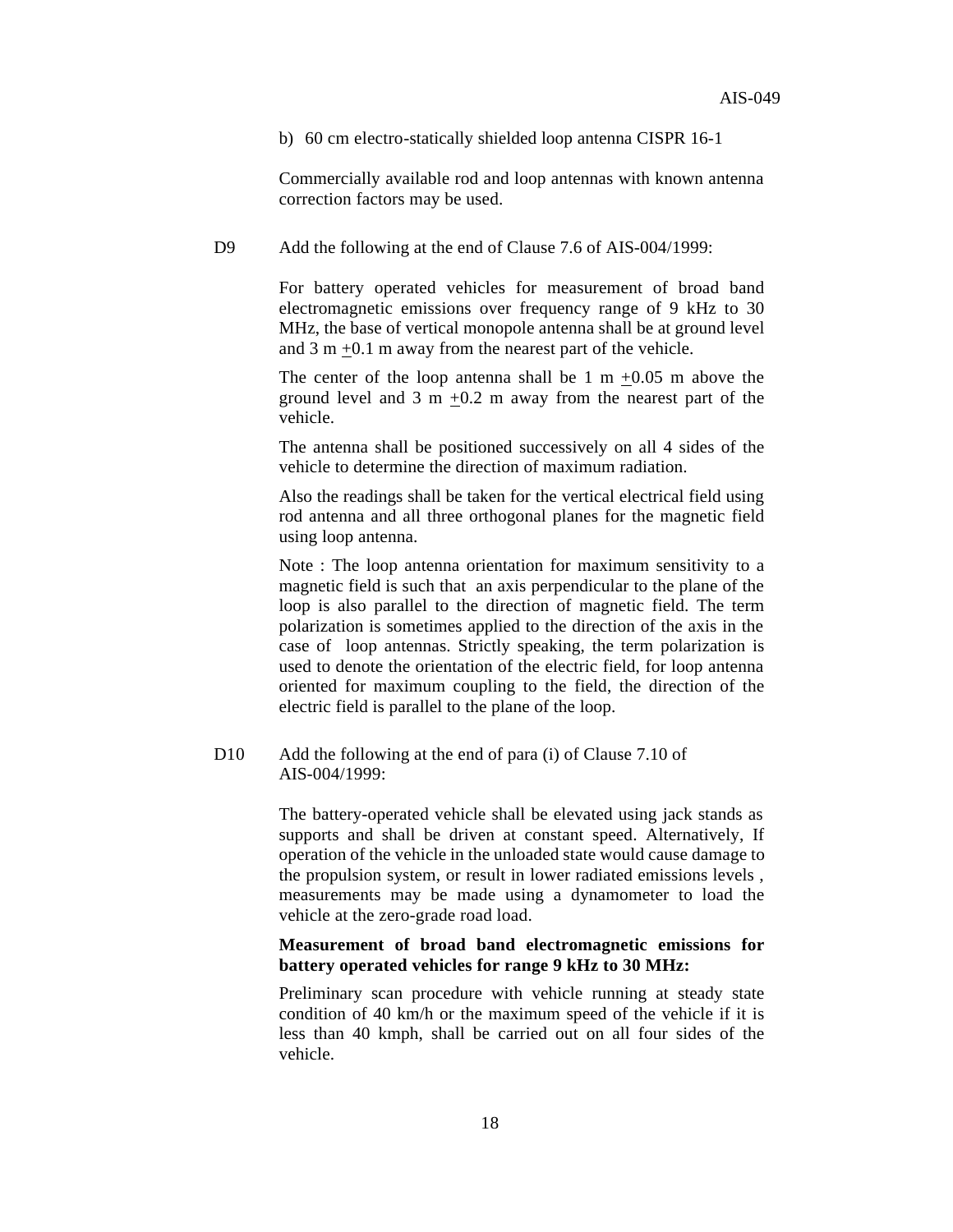Side where maximum radiation is recorded shall be used for further test. With antenna positioned and oriented for side of maximum radiation, the testing shall be repeated for steady state vehicle running condition of 16 kmph and 64 kmph or maximum speed of the vehicle if it is less than 64 kmph, in order to determine the speed that produces maximum radiation. The vehicle shall be operated at this speed of maximum radiation during all of the testing.

#### **Measurement of broad band electromagnetic emissions from battery operated vehicles over frequency range 30 to 1000 MHz:**

The vehicle shall be run with a constant speed of 20 kmph or maximum speed if it is less than 20 km/h.

#### **Measurement conducted emissions from battery operated vehicles over frequency range 450kHz to 30 MHz:**

#### **On-Board Charger Measurements (Vehicle propulsion system de-energized)**

Measurements shall be made at maximum and trickle charge rates. If the vehicle is designed for charging at more than one power line voltage, the emissions shall be measured at each line voltage. The required test frequency range shall be swept and the data recorded.

If a digital control or switching circuit utilizes a frequency that exceeds 1.705 MHz, then radiated emission tests of the charging system are also required. The measurement shall be made as per the procedure for narrow band radiated emissions in the frequency range of 30 to 1000 MHz.

### D11 Add the following as Clause 7.12.5 in AIS-004/1999

For measurement of broad band electromagnetic emissions of battery operated vehicles over the frequency range of 9 kHz to 30 MHz, this range shall be divided into minimum of 11 bands with approximately 1 band per frequency of octave. Spot frequency measurements shall be carried out at minimum two frequencies per octave such that the ratio of successive frequencies does not exceed 1.6. As an example, one possible set of bands and spot frequencies would be: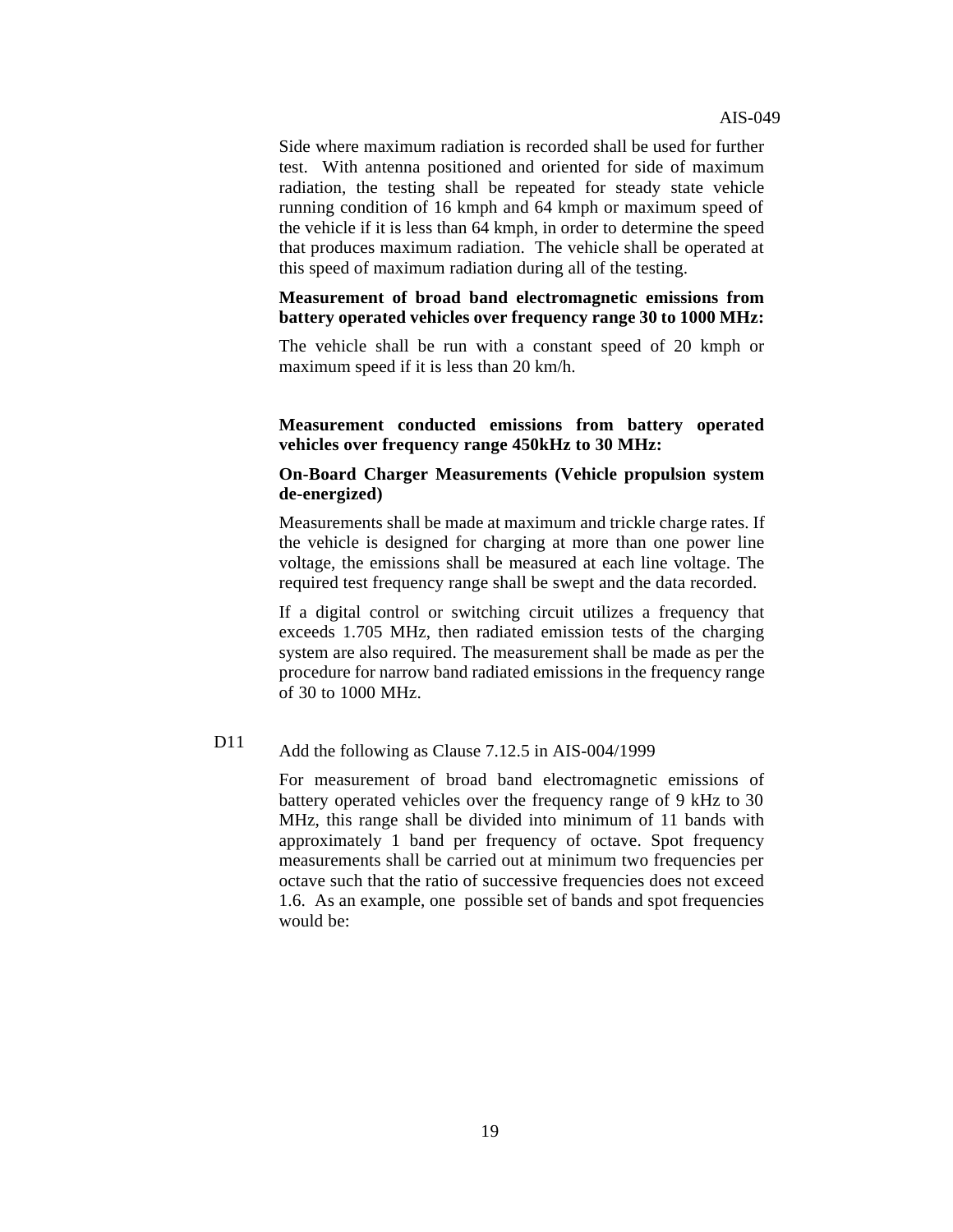|  |  | AIS-049 |  |  |
|--|--|---------|--|--|
|--|--|---------|--|--|

| Frequency Band          | Spot Frequency 1  | Spot Frequency 2  |
|-------------------------|-------------------|-------------------|
| $9 - 30$ kHz            | 18 kHz            | $27$ kHz          |
| $30 - 60$ kHz           | $35$ kHz          | 55 kHz            |
| $60 - 150$ kHz          | $80 \text{ kHz}$  | $120 \text{ kHz}$ |
| $150 - 250$ kHz         | $160$ kHz         | 240 kHz           |
| $250 - 500$ kHz         | 300 kHz           | 450 kHz           |
| $0.5 - 1.1$ MHz         | $0.6$ MHz         | $0.9$ MHz         |
| $1.1 - 2.4 \text{ MHz}$ | $1.2 \text{ MHz}$ | $1.8$ MHz         |
| $2.4 - 5.0$ MHz         | $2.5$ MHz         | 3.75 MHz          |
| $5.0 - 10.0$ MHz        | $6.0$ MHz         | 9.0 MHz           |
| $10.0 - 20.0$ MHz       | 12.0 MHz          | 18.0 MHz          |
| $20.0 - 30.0$ MHz       | 21.0 MHz          | 28.0 MHz          |

D12 The limits as per Figure 11 and Figure 12 for frequency range 20 MHz to 30 MHz shall be same as that for 20 MHz.



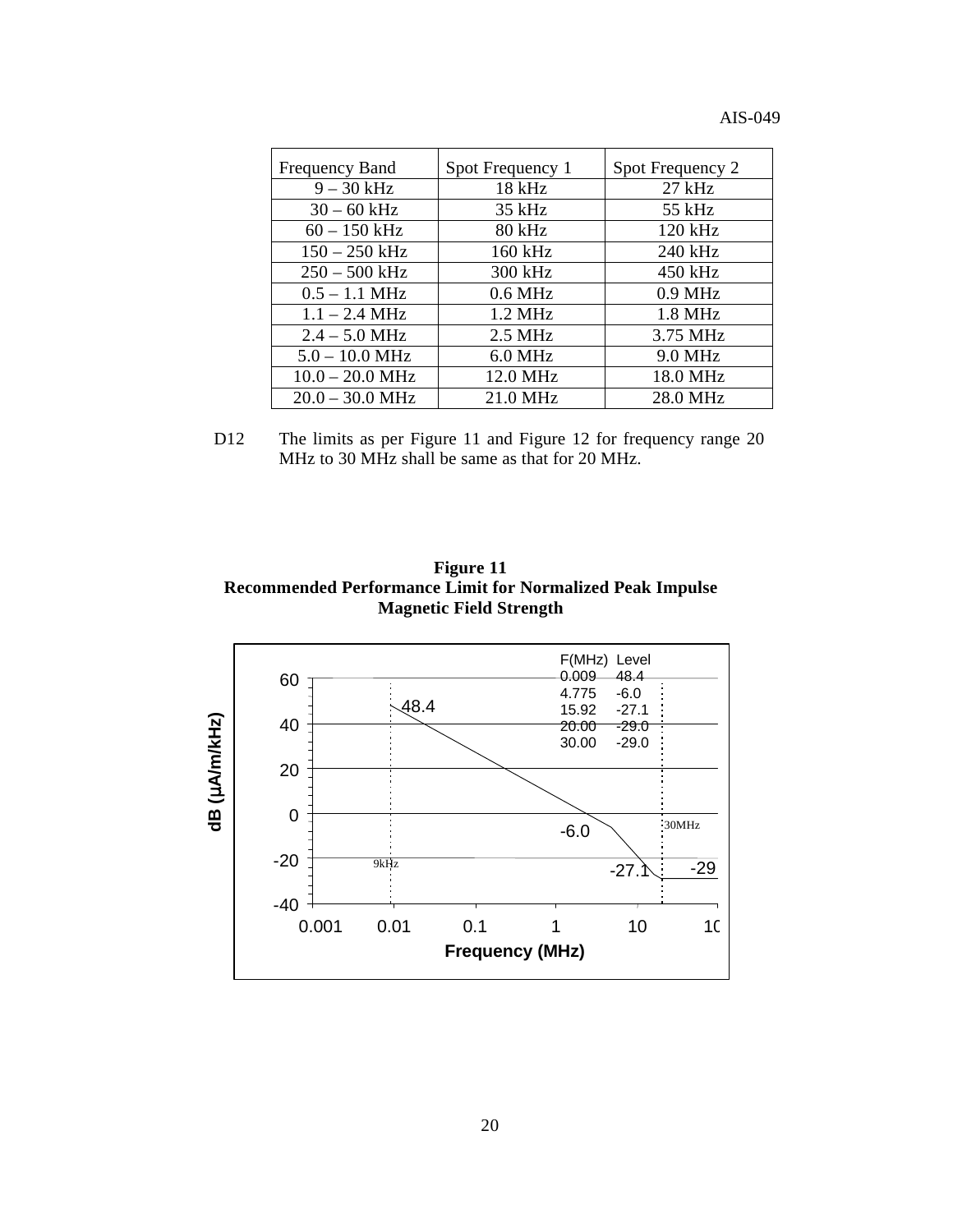#### AIS-049

The recommended limits are calculated from the formulae given below, rounded off to nearest one tenth as per IS 2.

| <b>Frequeny Range (MHz)</b> | <b>Recommended limit</b><br>$dB (\mu A/m/kHz)$     |
|-----------------------------|----------------------------------------------------|
| $0.009$ to 4.77             | $48.4 - 20\text{Log}_{10}(\text{Freq}(MHz)/0.009)$ |
| 4.77 to 15.92               | $102.9 - 40Log_{10}(Freq(MHz)/0.009)$              |
| 15.92 to 20                 | $37.9 - 20\text{Log}_{10}(\text{Freq}(MHz)/0.009)$ |
| 20 to 30                    | $-29.0$                                            |

Recommended limits for the spot frequencies indicated in clause 7.12.5 are tabulated below for ready reference

| Spot              | Recommended     | Spot        | Recommended     |
|-------------------|-----------------|-------------|-----------------|
| Frequency 1       | Limit dB        | Frequency 2 | Limit dB        |
|                   | $(\mu A/m/kHz)$ |             | $(\mu A/m/kHz)$ |
|                   |                 |             |                 |
|                   |                 |             |                 |
| $18$ kHz          | 42.4            | $27$ kHz    | 38.9            |
| 35 kHz            | 36.6            | 55 kHz      | 32.7            |
| 80 kHz            | 29.4            | 120 kHz     | 25.9            |
| 160 kHz           | 23.4            | 240 kHz     | 19.9            |
| 300 kHz           | 17.9            | 450 kHz     | 14.4            |
| $0.6$ MHz         | 11.9            | $0.9$ MHz   | 8.4             |
| $1.2 \text{ MHz}$ | 5.9             | $1.8$ MHz   | 2.4             |
| $2.5$ MHz         | $-0.5$          | 3.75 MHz    | $-4.0$          |
| $6.0$ MHz         | $-10.1$         | 9.0 MHz     | $-17.1$         |
| 12.0 MHz          | $-22.1$         | 18.0 MHz    | $-28.1$         |
| 21.0 MHz          | $-29.0$         | 28.0 MHz    | $-29.0$         |

| <b>Minimum Scan Time</b> |                               |  |
|--------------------------|-------------------------------|--|
| <b>Frequency Band</b>    | For Peak detection            |  |
| $9$ kHz $-150$ kHz       | $100 \text{ ms/KHz}$          |  |
| $150$ kHz $-$ 30 MHz     | $100 \text{ ms} / \text{MHz}$ |  |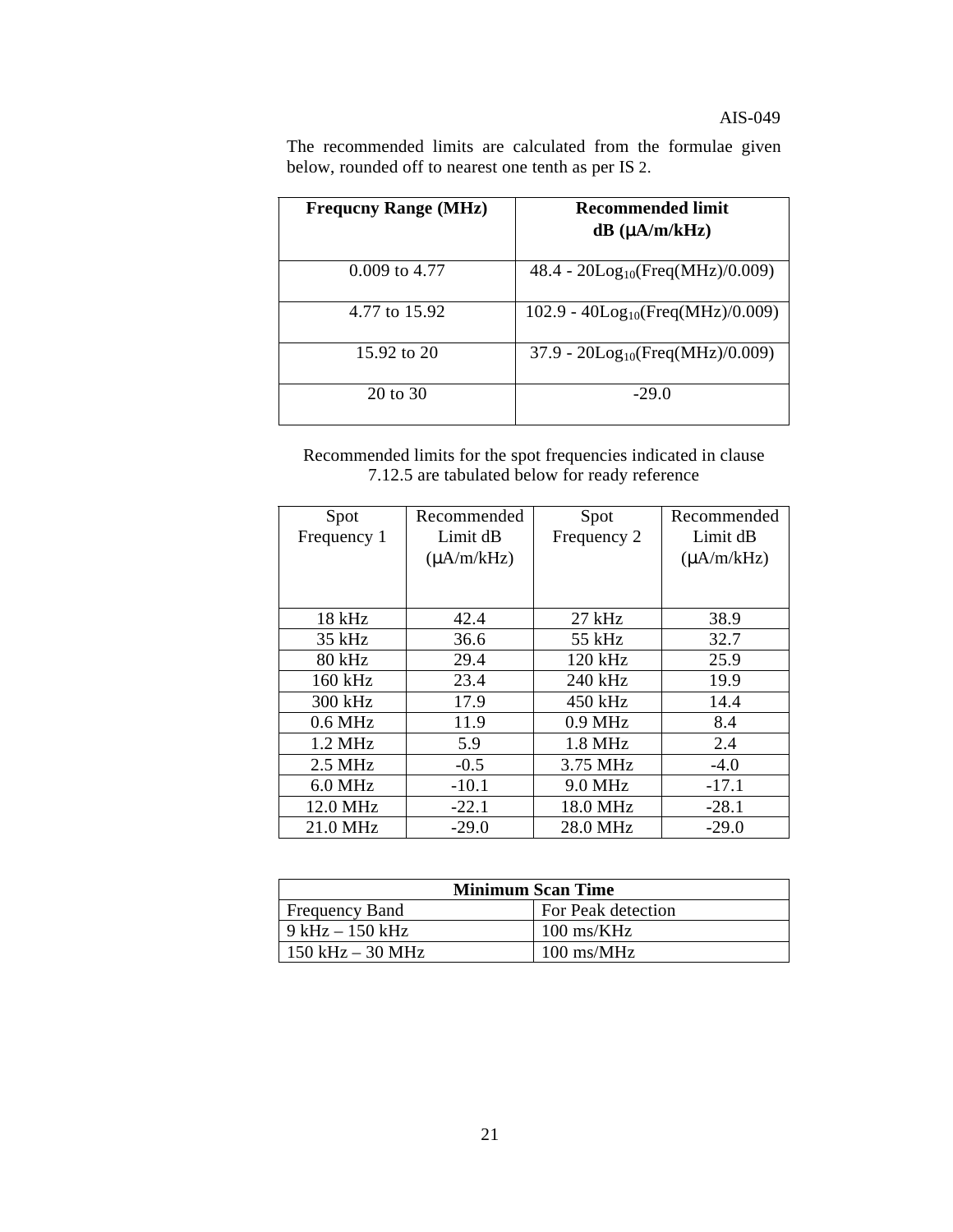

**Figure 12 Recommended Performance Limit for Normalized Peak Impulse Electric Field Strength**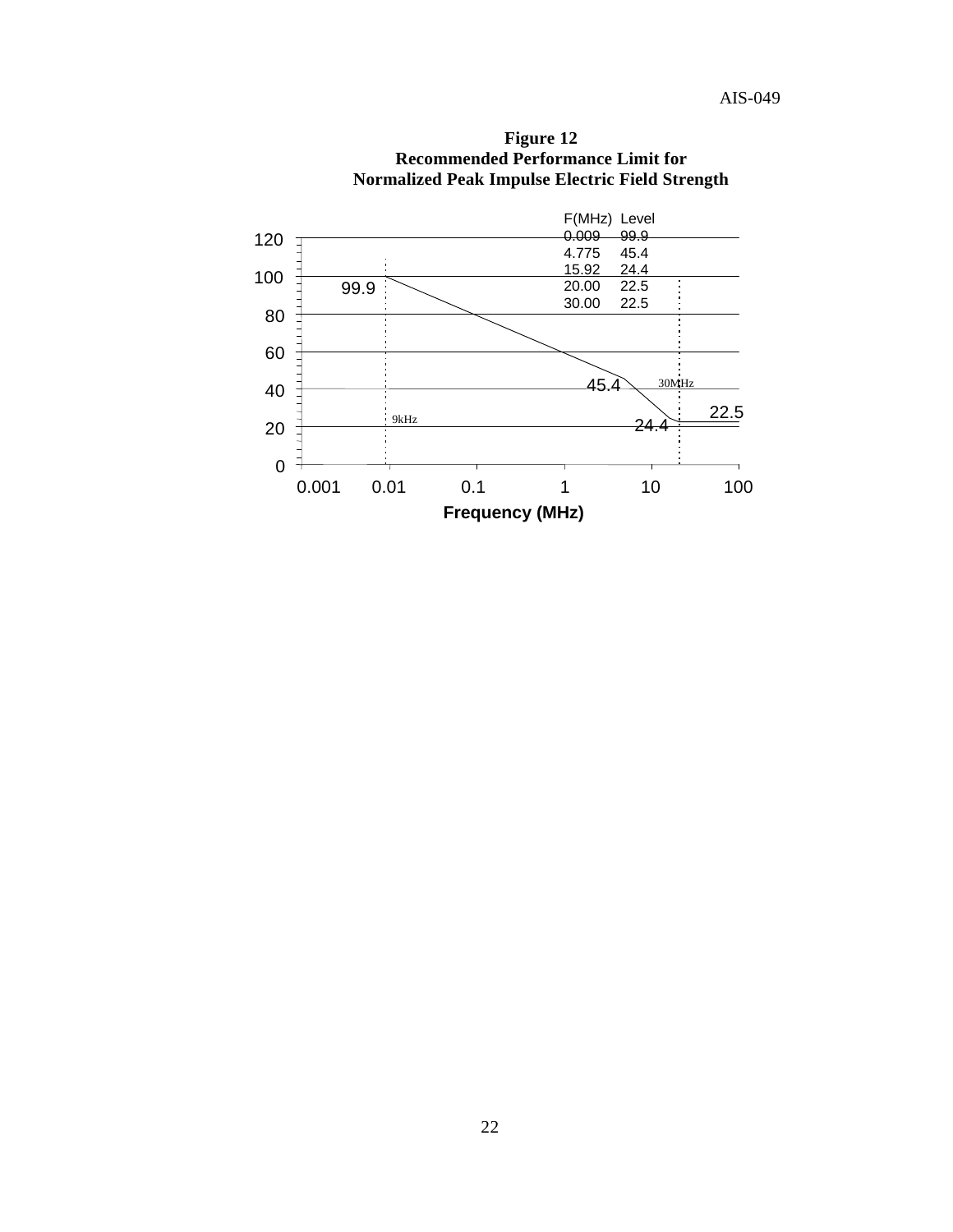#### **Annex : E Definitions**

- E1.0 This Chapter Annexure gives the definitions of the terminology used for Battery Operated Vehicles.
- E1.1 "Access Probe" means a test probe simulating in a conventional manner a part of a person or a tool, or the like, held by a person to verify adequate clearance from hazardous part.
- E1.2 "Active driving possible mode" means a vehicle mode when application of pressure to the accelerator pedal (or activation of an equivalent control) will cause the drive train to move the vehicle.
- E1.3 "Adequate Clearance for Protection Against Access to Hazardous Parts" means a distance to prevent contact or approach of an access probe to a hazardous part.
- E1.4 "Approval of a type of battery electric road vehicle" means the approval of a type of electric vehicle regarding construction and functional safety requirements specific to the use of electric energy.
- E1.5 "Auxiliary battery" means the battery unit whose reserve of energy is used only for the auxiliary network supply.
- E1.6 "Auxiliary network" means the assembly of auxiliary electric equipment with similar functions to the one used on vehicles equipped with an internal combustion engine.
- E1.7 "Battery electric road vehicle" means a vehicle with bodywork intended for road use, powered exclusively by an electric motor whose traction energy is supplied exclusively by a traction battery installed in the vehicle.
- E1.8 "Battery module" means the smallest single energy storage consisting of one cell or an assembly of cells, electrically connected in serial or in parallel, placed in one container and mechanically associated.
- E1.9 "Battery pack" means a single mechanical assembly comprising of battery modules and retaining frames or trays. A vehicle may have one or several, or no battery pack.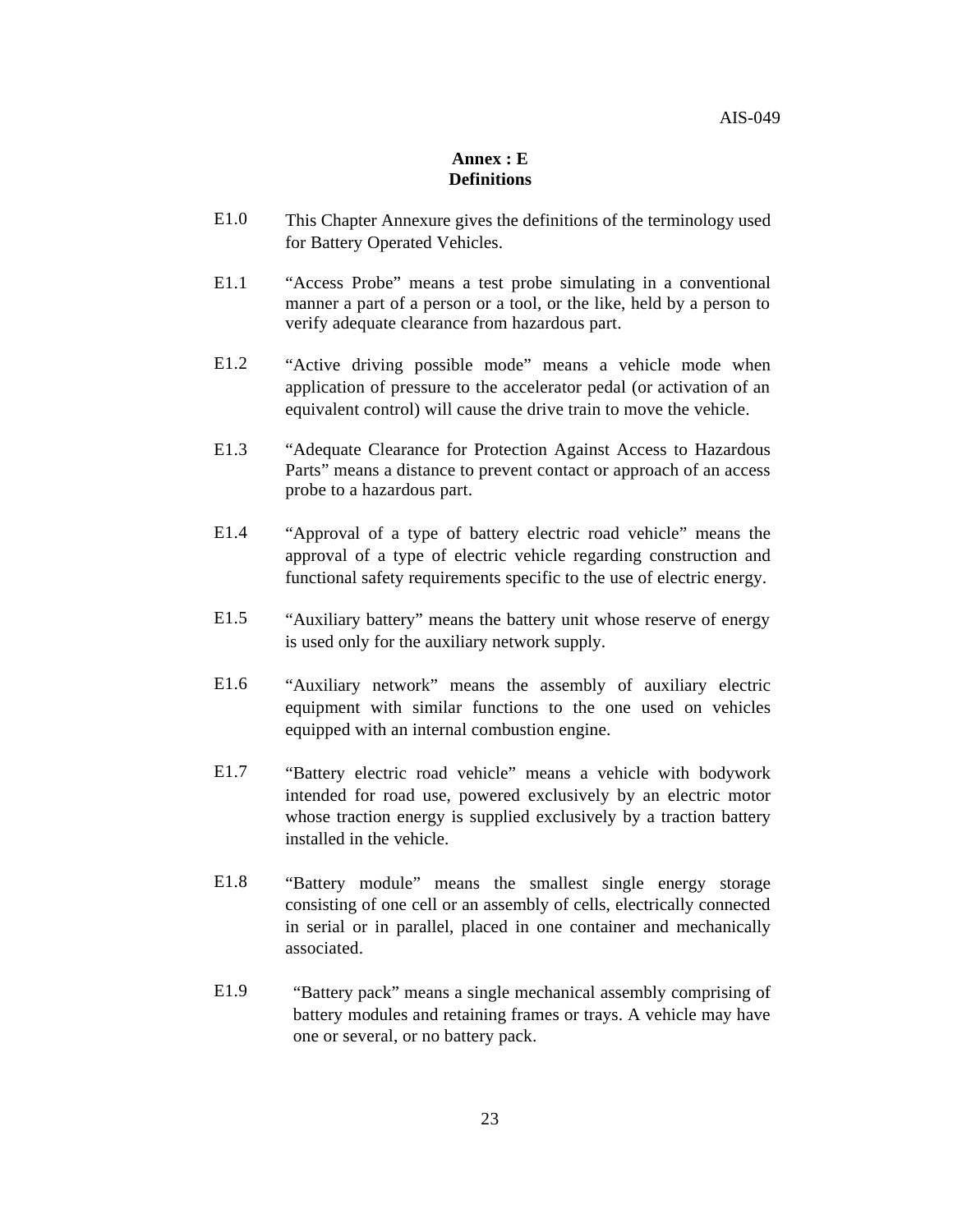- E1.10 "Coupling system" means all the parts used to connect the vehicle to an external electric power supply (alternative or direct current supply).
- E1.11 "Degree of protection" means the extent of protection provided by an enclosure against access to hazardous parts against ingress of solid foreign objects and/or against ingress of water and verified by standardized test methods.
- E1.12 "Direct contact" means contact of persons (or livestock) with the live parts (IEV 826-03-05). Note : This IEV definition is given for information. In this Standard "Direct contact" is replaced by "Access to hazardous parts".
- E1.13 "Drive direction control unit" means a specific device physically actuated by the driver in order to select the drive direction (forward or backward), in which the vehicle will travel if the accelerator is actuated.
- E1.1.4 "Drive train" means specific components of power train, such as the traction motors, electronic control of the traction motor, the associated wiring harness and connectors.
- E1.15 "Electrical chassis" means a set made of conductive parts electrically linked together, and all other conductive parts electrically linked to them, whose potential is taken as a reference.
- E1.16 "Electrical circuit" means an assembly of connected live parts through which an electrical current is designed to pass in normal operation conditions.
- E1.17 "Electronic converter" means an apparatus allowing the control and / or transfer of electric energy.
- E1.18 " Enclosure" means a part providing protection of equipment against certain external influences and, in any direction, protection against direct contact (IEV 826-03-12).

Note : This definition taken from the existing International Electro technical Vocabulary (IEV) needs the following explanations under the scope of this Standard :

a) Enclosures provide protection of persons (or livestock) against access to hazardous parts.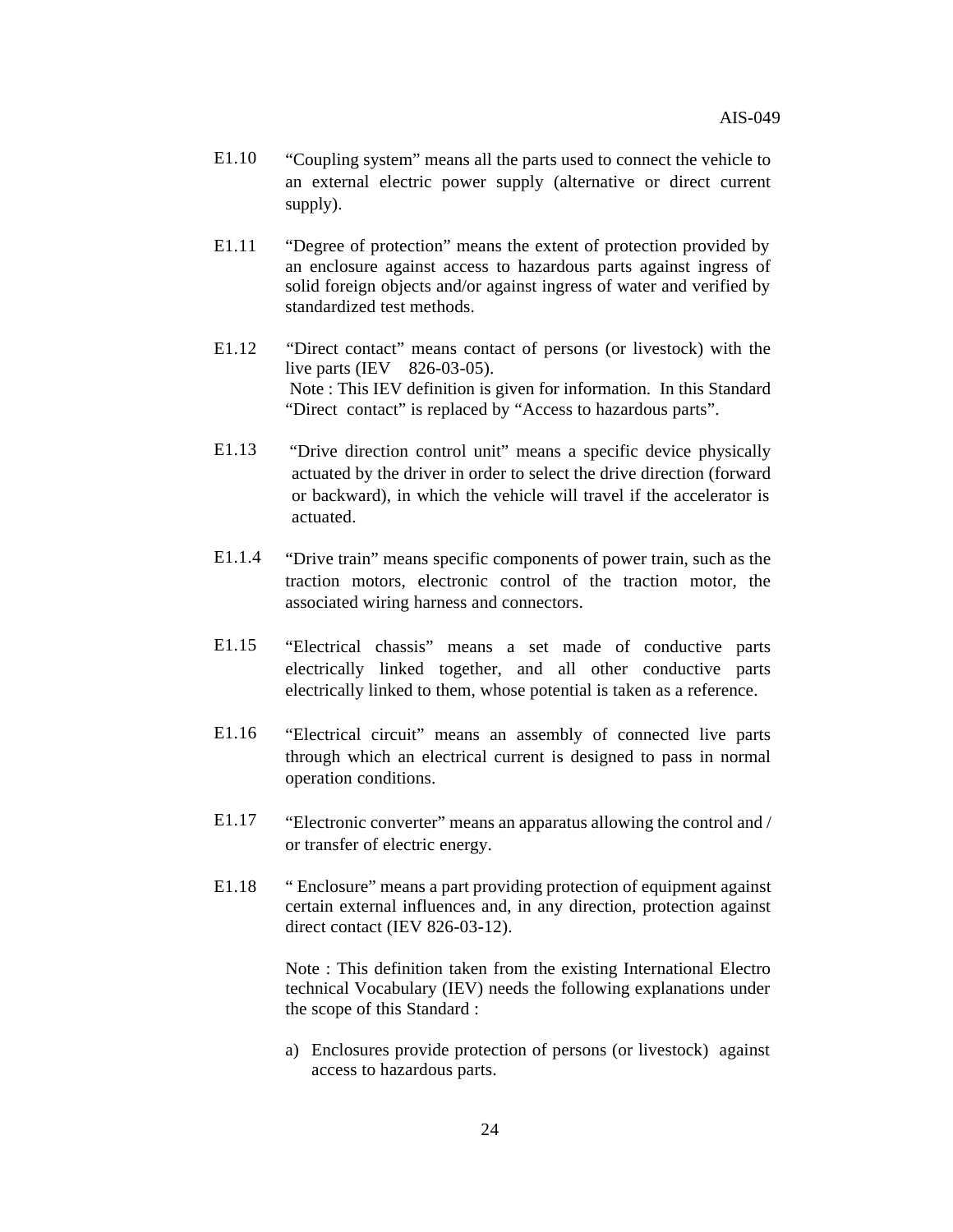- b) Barriers, shapes of openings or any other means whether attached to the enclosure or formed by the enclosed equipment – suitable to prevent or limit the penetration of the specified test probes are considered as a part of the enclosure, except when they can be removed without the use of a key or tool.
- E1.19 "Exposed conductive part" means any conductive part, which can readily be touched and which is not normally alive, but which may become electrically energized under fault conditions.
- E1.20 "Hazardous Live Part" means a live part, which, under certain conditions of external influences can give an electric shock (see IEC 536, at present Document 64 (CO) 196).
- E1.21 "Hazardous Mechanical Part" means a moving part, other than a smooth rotating shaft, that is hazardous to touch.
- E1.22 "Hazardous part" means a part that is hazardous to approach or touch.
- E1.23 "Indirect contact" means contact of persons or livestock with exposed conductive parts.
- E1.24 "IP code" means a coding system to indicate the degrees of protection provided by an enclosure against access to hazardous parts, ingress of solid foreign objects, ingress of water to give additional information in connection with such protection.
- E1.25 "Key " means any device designed and constructed to provide a method of operating a locking system, which is designed and constructed to be operated only by that device.
- E1.26 "Live parts" means any conductor or conductive part(s) intended to be electrically energised in normal use.
- E1.27 "Maximum Mass" means the technically permissible maximum mass declared by the Manufacturer. Also referred as GVW.
- E1.28 "Maximum Thirty Minute Power" means the maximum net power at wheels of an electric vehicle drive train at appropriate rated voltage, which the vehicle drive train can deliver over a period of 30 minutes as an average.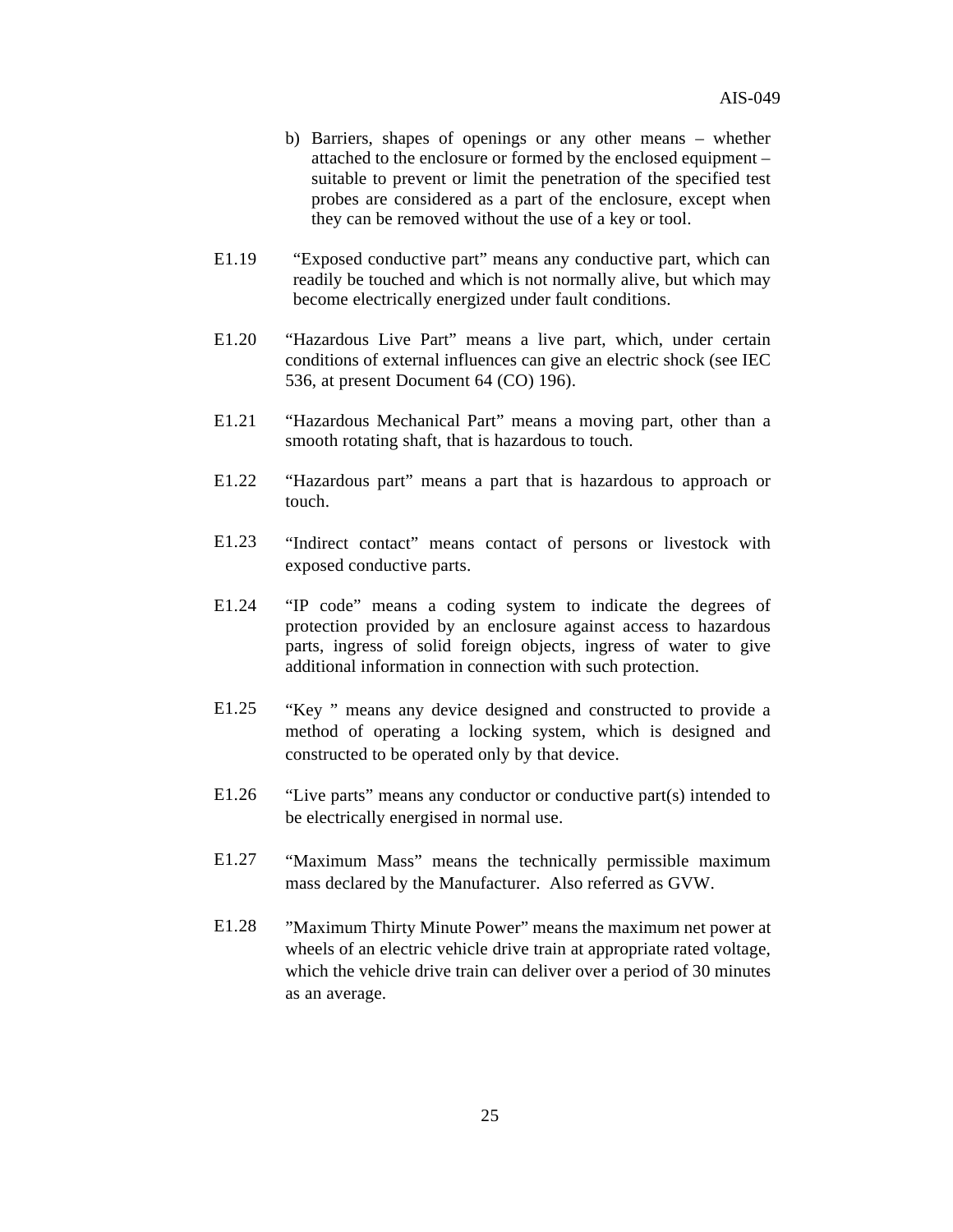E1.29 "Maximum thirty- minutes speed of the vehicle" means the maximum speed at which the vehicle runs continuously for thirty minute, with the battery in the fully charged condition.

> Maximum thirty- minute speed of the vehicle can be measured on the chassis dynamometer by running the vehicle with the battery in full charged condition. The maximum speed at which the vehicle runs continuously for 30 minute is the maximum thirty- minute speed of the vehicle.

- E1.30 "Net Power" means the power obtained at the wheels of electric vehicle when tested on chassis dynamometer at corresponding vehicle speed at reference atmospheric conditions.
- E1.31 "Normal voltage" means the root –mean square (r.m.s.) value of the voltage specified by the Manufacturer, for which the electrical circuit is designed and to which its characteristics are referred.
- E1.32 "Object Probe" means a test probe simulating a solid foreign object to verify the possibility of ingress into an enclosure.
- E1.33 "Off-board charger" means an energy electronic converter used for charging battery from an external power supply (mains network) and which is not the integral part of the vehicle
- E1.34 "On-board charger" means an energy electronic converter linked by construction to the vehicle and used for charging the traction battery from an external electric power supply (mains network).
- E1.35 "Opening" means a gap or aperture in an enclosure, which exists or may be formed by the application of a test probe at the specified force.
- E1.36 "Passenger and load compartment" means the space in the vehicle for occupant accommodation and bounded by the roof, floor-side walls, outside glazing, front bulkhead and the plane of the rear-seat back support and eventually the partition between it and the compartment(s) containing the battery modules.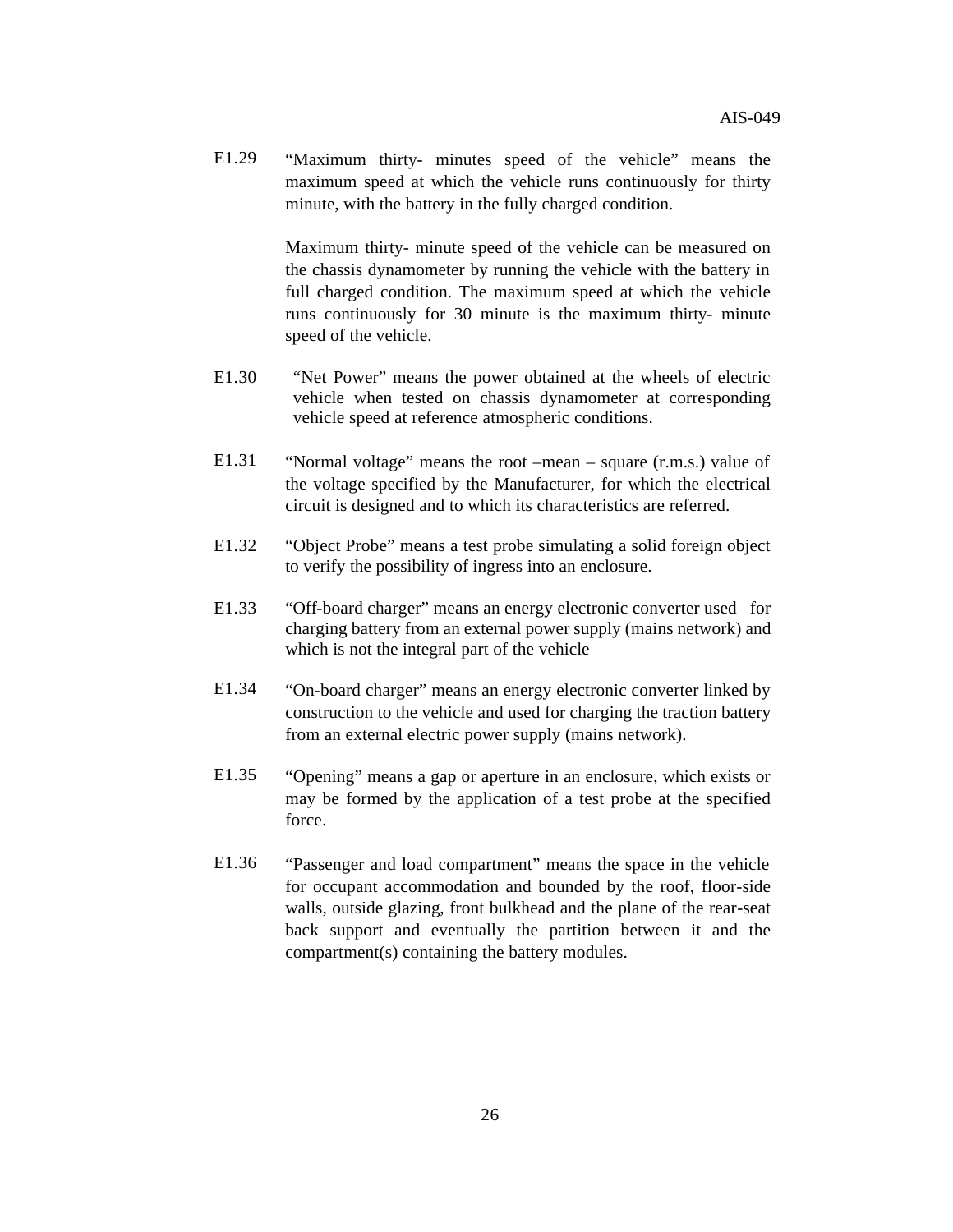- E1.37 "Power train" means the electrical circuit including :
	- 1) The traction battery;
	- 2) The electronic converters (on-board charger, electronic control of the traction motor, DC/DC converter, etc.);
	- 3) The traction motors, the associated wiring harness, connectors, etc.
	- 4) The charging circuit;
	- 5) The power auxiliary equipment (e.g. heating, defrosting, and power steering)
- E1.38 "Reference Mass" means the unladen mass of the vehicle increased by a figure of 75% of the Pay Load for vehicles with GVW upto 7.5 ton
- E1.39 "Traction battery" means the assembly of all battery modules, which are electrically connected, for the supply of energy of the power circuit.
- E1.40 "Unladen Mass " means the mass of the vehicle in running order without driver, crew, passengers or load, but with the fuel tank full (if any), cooling liquid, service and traction batteries, oils, onboard charger, portable charger, tools and spare wheel, whatever is appropriate for the vehicle considered and if provided by the manufacturer of the vehicle;
- E1.41 "Vehicle type" means battery electric road vehicles, which do not differ in such essential aspects as: dimensions, structure , shape and nature of constituting materials, installation of the power system components , battery or battery packs, tyres, unladen mass,. nature and type of electric and electronic components .
- E1.42 "Working voltage" means the highest root –mean square (r.m.s.) value of an electrical circuit voltage, specified by the manufacturer, which may occur across any insulation, in open circuit conditions or under normal driving & servicing conditions.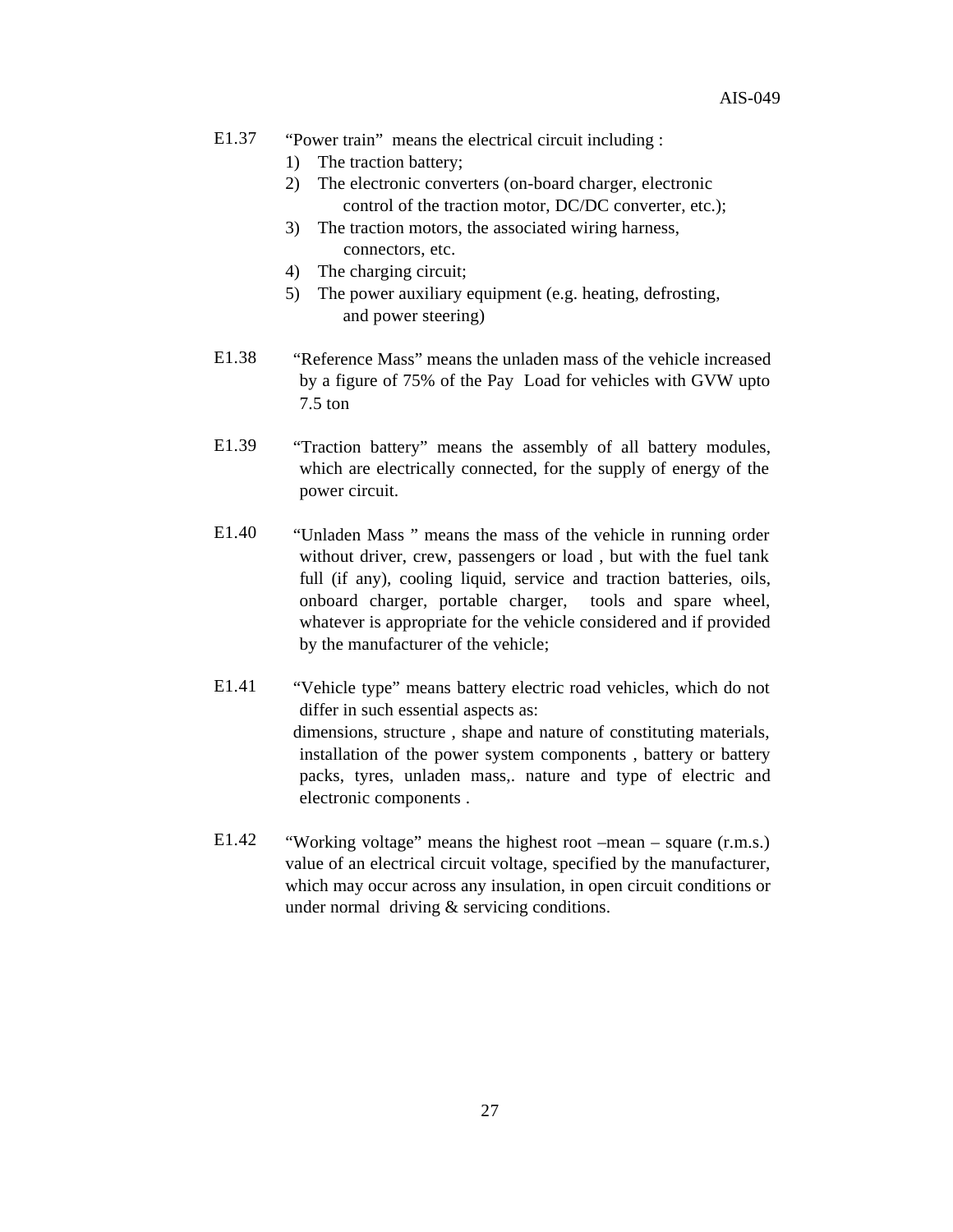#### **Annex : F (See 7.4) Criteria for Extension**

| F1.0 | In case of following changes, the verification tests which are<br>necessary for establishing compliance are listed below |                                                                                                                                                                                               |
|------|--------------------------------------------------------------------------------------------------------------------------|-----------------------------------------------------------------------------------------------------------------------------------------------------------------------------------------------|
|      | <b>Changes of Parameter</b>                                                                                              | <b>Tests to be conducted</b>                                                                                                                                                                  |
| F1.1 | Type of motor, controller,<br>battery                                                                                    | Range test, Energy consumption<br>test, Power test, All<br>tests/verifications as per AIS-038,<br>Gradeability, EMI, and if fitted<br>with regenerative braking of<br>category B, brake test. |
| F1.2 | Layout of battery, controller,<br>motor                                                                                  | All applicable tests/verifications as<br>per AIS-038.                                                                                                                                         |
| F1.3 | <b>Working Voltage</b>                                                                                                   | All tests                                                                                                                                                                                     |
| F1.4 | Make, model of on-board<br>charger                                                                                       | Tests as per 3.3.124 to 3.3.14.3 of<br>AIS-038                                                                                                                                                |
| F1.5 | Vehicle body construction<br>affecting aerodynamic resistance                                                            | Coast-down, range, energy<br>consumption, 30-minute maximum<br>speed.                                                                                                                         |
| F1.6 | Wiring harness of Traction<br>battery                                                                                    | EMI                                                                                                                                                                                           |

- F1.7 In the case of tests affecting range, 30-minute maximum speed, energy consumption because of change in reference mass, coast-down parameters etc. the conditions given in MOST/CMVR/TAP-115/116 shall be applicable
- F1.8 Changes in parameter affecting general performance requirements of CMVR (E.g. brakes, noise etc.) shall be as per details given in the individual standards.
- F2.0 For changes other than the above, the provisions given in the Preamble of Annex C of AIS-017/2000 (Procedure For Type Approval And Certification Of Vehicles For Compliance To Central Motor Vehicles Rules) may be followed.